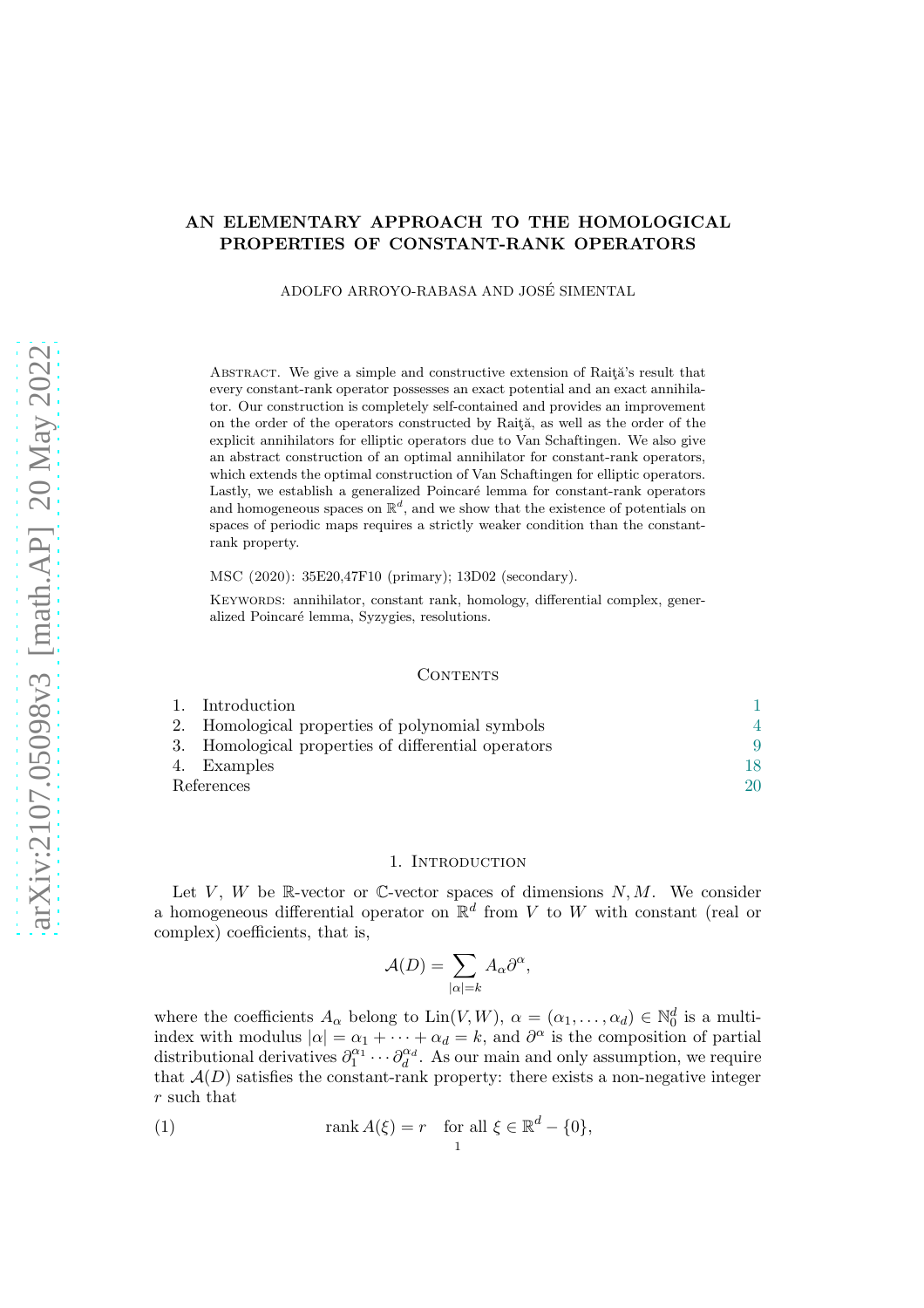where

$$
A(\xi) := \sum_{|\alpha|=k} A_{\alpha} \xi^{\alpha}, \qquad \xi^{\alpha} := \xi_1^{\alpha_1} \cdots \xi_d^{\alpha_d}, \qquad \xi \in \mathbb{R}^d,
$$

is the principal symbol associated to the operator  $A(D)$ . The symbol  $A(\xi)$  is precisely the coefficient representation of  $A(D)$  in Fourier space, that is,

$$
(\mathcal{A}f)^{\sim}(\xi) = (2\pi i)^k A(\xi) \widehat{f}(\xi)
$$

for all Schwartz maps  $f \in \mathcal{S}(\mathbb{R}^d; V)$ . Our setting thus covers all linear homogeneous systems of real and complex constant coefficients acting on maps over  $\mathbb{R}^d$ , although many of our results will be stated in more generality for symbols over  $\mathbb{K}^d$ , where K is any field.

In order to motivate this framework, let us briefly discuss its origins as well as some elements of its more recent theory. Operators of constant rank were considered by Schulenberger  $&$  Wilcox [\[27\]](#page-20-0) to prove Hilbert-space coercive inequalities

$$
||Du||_{L^2}\leq C\left(||\mathcal{A}u||_{L^2}+||u||_{L^2}\right),
$$

for non-elliptic first-order operators in full space (see also [\[20,](#page-20-1) [26,](#page-20-2) [33\]](#page-21-0)). In [\[23\]](#page-20-3), Murat built upon these ideas to establish that  $(1)$  is a *sufficient* condition for the  $L^p$ -boundedness of the (extension of the) canonical  $L^2$ -projection  $P: C_c^{\infty}(\mathbb{R}^d) \to$  $C_c^{\infty}(\mathbb{R}^d)$  onto ker  $\mathcal{A}(D)$ , which he also showed satisfied

<span id="page-1-0"></span>
$$
||u - Pu||_{L^p} \le C(p, A) ||u||_{L^p}
$$

for all  $1 \leq p \leq \infty$ . Murat's work nourished the development of the *compen*sated compactness theory for Sobolev spaces associated with anisotropic operators (see [\[23\]](#page-20-3) and references therein). These inequalities would later be improved by Fonseca and Müller  $[10]$  (see also  $[5]$  where the trivial extension to higher order operators is established), who demonstrated that Murat's  $L^p$ -projection for constantrank operators gives rise to a Korn-type estimate

(2) 
$$
||D^{k}(u - Pu)||_{L^{p}} \leq C(p, A) ||Au||_{L^{p}}.
$$

Recently, Guerra and Rait $\tilde{a}$  [\[15\]](#page-20-6) showed that the constant-rank property is also a necessary condition for the validity of  $(2)$ .

Lastly, and crucial to the motivation for the content of this note, Raită proved in [\[25,](#page-20-7) Theorem 1] that the constant-rank property [\(1\)](#page-0-1) is also a sufficient and necessary condition for the existence of potentials associated with real-coefficients constant-rank operators. More precisely, he proved that a real-coefficient operator  $A(D)$  has constant rank if and only if there exists a homogeneous polynomial  $B: \mathbb{R}^d \to \text{Lin}(V, V)$  such that

(3) 
$$
\operatorname{im} B(\xi) = \ker A(\xi) \quad \text{for all non-zero } \xi \in \mathbb{R}^d.
$$

He exploited this purely algebraic homological property to show that, when restricted to sufficiently regular mean-value zero  $\mathbb{Z}^d$ -periodic maps  $v : \mathbb{R}^d / \mathbb{Z}^d \to V$ , the constant rank assumption implies (but is not equivalent) with the following homological property:

<span id="page-1-1"></span>
$$
\mathcal{A}v = 0 \quad \Longrightarrow \quad v = \mathcal{B}u \quad \text{for some } u : \mathbb{R}^d/\mathbb{Z}^d \to W.
$$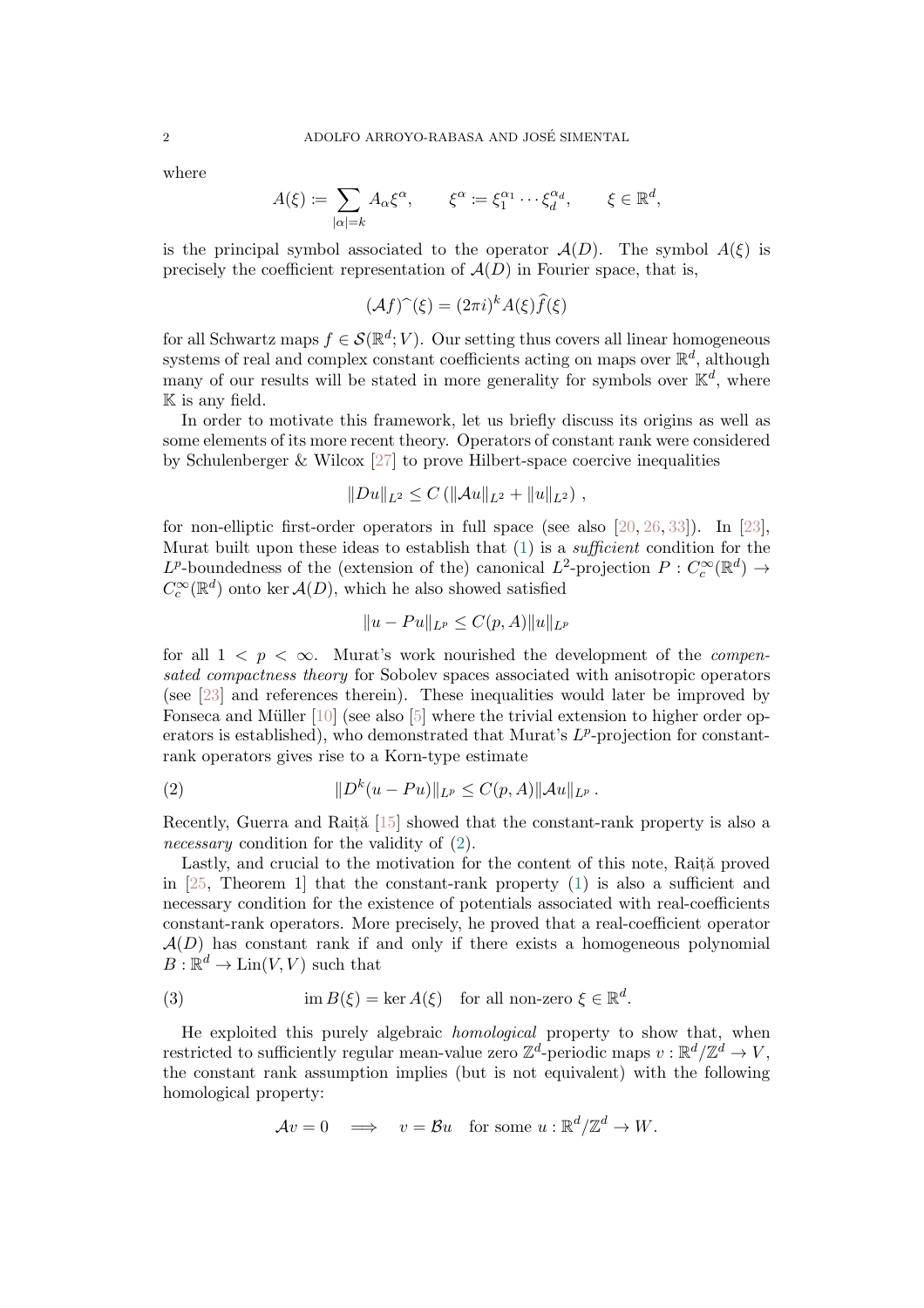This homology-type result has proved to be a very useful tool to solve some longstanding questions in the calculus of variations related to the study of oscillations and concentration effects associated to sequences of PDE-constrained maps (see [\[4,](#page-20-8) [13,](#page-20-9) [14,](#page-20-10) [21\]](#page-20-11)).

1.1. Summary of the main results. The first goal of this note is to give an alternative, rather elementary and self-contained generalization of [\(3\)](#page-1-1) for symbol maps over arbitrary fields K, which avoids the a computation via the Moore– Penrose pseudo-inverse of the principal symbol map  $\xi \mapsto A(\xi)$ . Our construction (see Lemma [2.1](#page-4-0) and Theorem [3.1\)](#page-9-0) is a potential  $B : \mathbb{K}^d \to \text{Lin}(U, V)$  of order rk, which conveys a substantial improvement on the degree of the potential  $\mathcal{B}(D)$ associated to  $\mathcal{A}(D)$  obtained by Rait<sub>i</sub> for symbols over  $\mathbb{R}^d$  (which has order  $2rk$ ). It should be remarked, however, that in some cases our potential  $\mathcal{B}(D)$  may convey more equations (dim  $U > \dim V$ ). In practice, one can still argue this is a sensitive gain given that  $B(\xi)$  acts linearly on the U-variable, while the order k' of  $\mathcal{B}(D)$  considerably increases the non-linearity of the  $\xi$ -variable of the symbol  $B(\xi)$ . Despite our improvement on the order of  $\mathcal{B}(D)$ , our explicit construction may not attain the minimal possible order. Therefore, in Proposition [3.8](#page-15-0) we give another (abstract) construction of an *optimal potential* operator  $\mathcal{B}(D)$ , which extends the optimal construction for elliptic operators by Van Schaftingen [\[32\]](#page-21-1). Finally, since most of our constructions are valid for symbols over  $\mathbb{K}^d$ , we also establish in The-orem [2.6](#page-6-0) the existence of an exact homology for symbols over  $\mathbb{R}^d$  with constant complex-rank.

Further, we discuss the homological properties of differential complexes associated with constant-rank operators for spaces of functions defined in the full space  $\mathbb{R}^d$ . In particular, we prove that a generalized Poincaré lemma holds for a class of zero mean-value Schwartz functions  $v \in \mathcal{S}(\mathbb{R}^d; V)$ . This and a simple duality argument, allows us to give a direct extension of the Poincaré lemma for constantrank operators on several spaces of homogeneous distributions (see Theorems [3.1](#page-9-0) and [3.2\)](#page-11-0). Thus, extending the the Poincaré Lemma's established in  $[16,$  Theorem 3.5] and in [\[13,](#page-20-9) Proposition 3.16]. As a byproduct of this result, we show (see Corollary [3.3\)](#page-11-1) that if  $m \in \mathbb{Z}$ ,  $p \in (1,\infty)$  and v is a (class) distribution in the homogeneous Sobolev space  $\dot{W}^{m,p}(\mathbb{R}^d;V)$  satisfying

 $Av = 0$  in the sense of distributions on  $\mathbb{R}^d$ ,

then there exists a constant  $C = C(m, p, A)$  and a map  $u \in \dot{W}^{m+k,p}(\mathbb{R}^d; U)$  such that

$$
\mathcal{B}u = v
$$
 and  $||u||_{\dot{W}^{m+k',p}} \leq C||v||_{\dot{W}^{m,k}}$ ,

where  $k'$  is the order of  $\mathcal{B}(D)$ .

Lastly, we make the observation (see Lemma [3.5\)](#page-13-0) that the existence of potentials, when restricted to spaces of periodic maps  $C^{\infty}(\mathbb{T}^d; V)$  in dimensions  $d \geq 2$ , is equivalent to a strictly weaker property than [\(3\)](#page-1-1). Exploiting that our symbolic construction works for arbitrary fields, we prove in Theorem [3.7](#page-14-0) that the integer constant-rank property

$$
rank A(m) = r \qquad for all \ m \in \mathbb{Z}^d = \{0\},
$$

is a *sufficient* condition for the existence of a potential  $\mathcal{B}(D)$  when restricted to function spaces of smooth periodic maps with zero mean-value.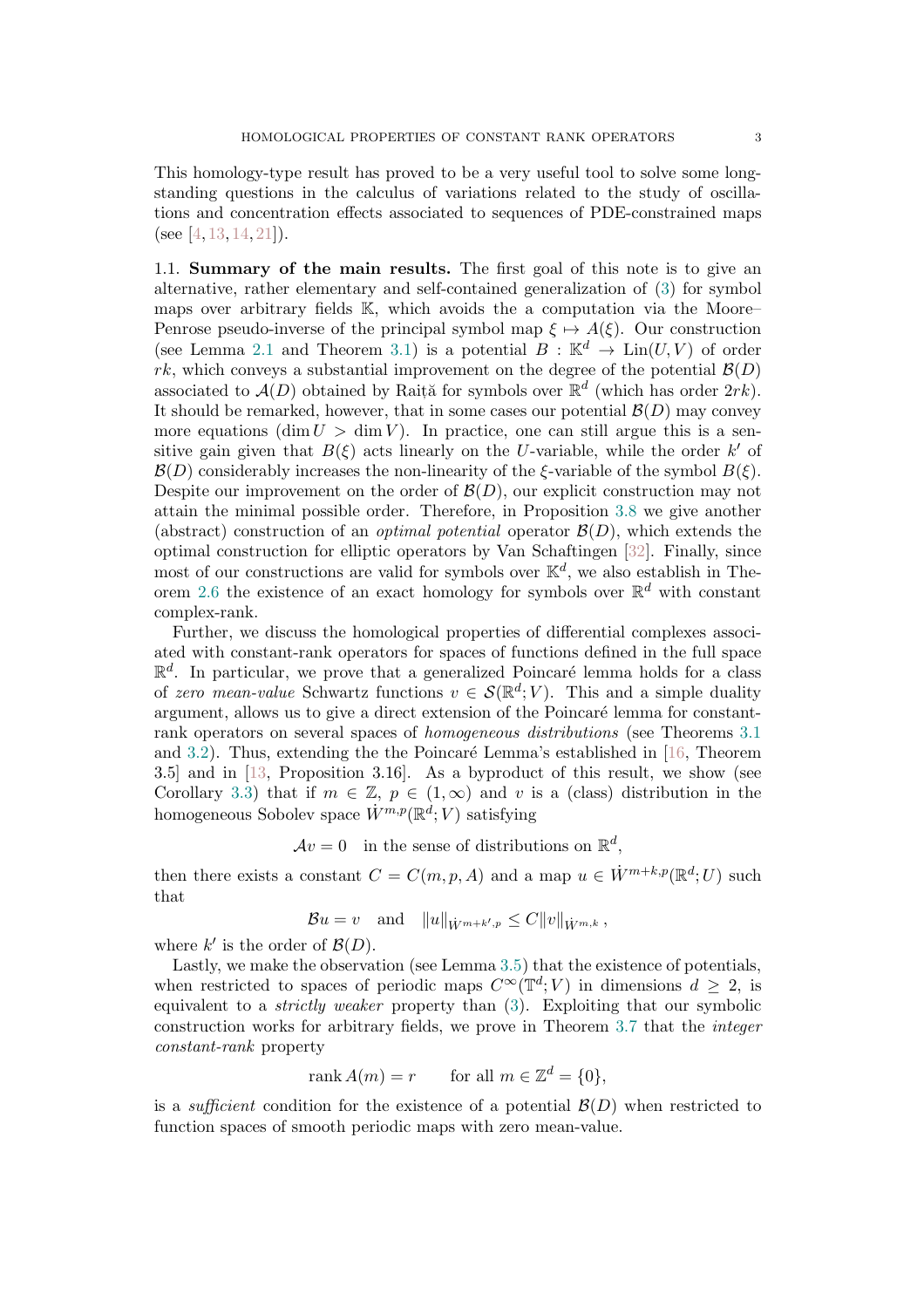#### 2. Homological properties of polynomial symbols

<span id="page-3-0"></span>The homological properties of differential operators that we study in this paper are defined purely through their (principal) symbol, which is a homogeneous map depending polynomially on  $\xi \in \mathbb{R}^d$ . For this reason, we first focus on such maps. Application of this to the theory of differential operators will be discussed in Section [3.](#page-8-0) In this first section, we allow a little more flexibility and, in particular, we will consider fields other than that of real numbers (cf. Remark [2.7\)](#page-7-0).

**Notation.** Let K be a field of characteristic  $\neq 2$ , and let V, W be finite-dimensional K-vector spaces, of dimensions  $\dim_{\mathbb{K}}(V) = N$  and  $\dim_{\mathbb{K}}(W) = M$ . A symbol

$$
A(\xi): V \to W, \qquad \xi \in \mathbb{K}^d,
$$

is a  $\text{Lin}(V, W)$ -valued polynomial on  $\xi$  so that each  $A(\xi)$  is a linear map from V to W. Let us choose bases  $e_1, \ldots, e_N$  of V and  $f_1, \ldots, f_M$  of W, respectively, so we can think of  $A(\xi)$  as the  $M \times N$  matrix

$$
A(\xi) = a_j^i(\xi), \qquad \xi \in \mathbb{K}^d,
$$

where the coordinates

$$
a_j^i \in \mathbb{K}[\xi_1, ..., \xi_d], \quad i = 1, ..., M, j = 1, ..., N,
$$

are homogeneous polynomials of the same order. We will denote the columns of the matrix  $A(\xi)$  by  $a_1(\xi), \ldots, a_N(\xi)$ . Given that a symbol takes values in a space of matrices with K-coefficients, the integer-valued quantity

$$
\operatorname{rank}_{\mathbb{K}} A(\xi) = \dim_{\mathbb{K}} A(\xi)[V]
$$

is well-defined for all  $\xi \in \mathbb{K}^d$ . We say that a symbol  $A(\xi)$  has constant rank if there exists a non-negative integer r such that

(4) 
$$
\operatorname{rank}_{\mathbb{K}} A(\xi) = r \quad \text{for all } \xi \in \mathbb{K}^d - \{0\}.
$$

We shall often simply write rank  $A = r$ .

Exterior products and exterior powers will appear throughout the article. We recall that, if 
$$
ℝ
$$
 is a field of characteristic  $≠ 2$ , and  $W$  is an  $M$ -dimensional vector space then, for  $r ≤ M$  the  $r$ -fold exterior product

$$
\bigwedge\nolimits^r W
$$

is the subspace of the r-fold tensor product  $W^{\otimes r}$  that is spanned by elements of the form

$$
m_1 \wedge \cdots \wedge m_r := \sum_{\sigma \in S_r} sign(\sigma) m_{\sigma(1)} \otimes \cdots \otimes m_{\sigma(r)}
$$

where  $\sigma \in S_r$  is a permutation of the set  $\{1, \ldots, r\}$  $\{1, \ldots, r\}$  $\{1, \ldots, r\}$  with sign  $sign(\sigma) \in \{\pm 1\}$ .<sup>1</sup> It is known that  $\bigwedge^r W$  is a vector space of dimension  $\binom{M}{r}$ , with a basis given by

$$
w_{i_1} \wedge \cdots \wedge w_{i_r}
$$

where  $i_1 < \cdots < i_r$  and where  $w_1, \ldots, w_M$  is itself a basis of W. It is a classical linear-algebraic fact that  $m_1 \wedge \cdots \wedge m_r = 0$  if and only if the set  $\{m_1, \ldots, m_r\}$ 

<span id="page-3-1"></span><sup>&</sup>lt;sup>1</sup>If the characteristic of  $K$  is 2, then there are two distinct possible ways to define the exterior powers. To not go into such matters, we avoid this.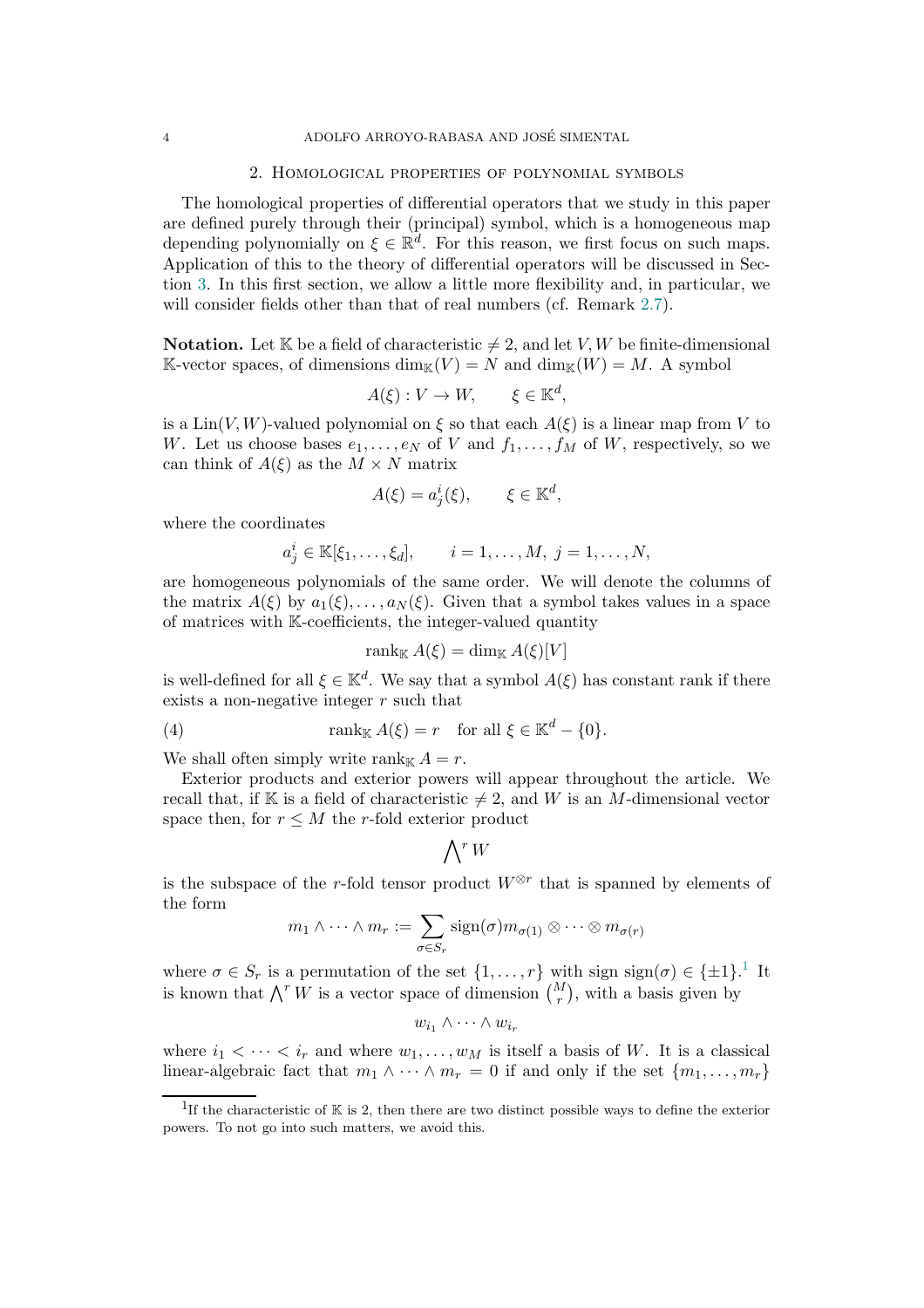is linearly dependent or, equivalently, if  $\dim_{\mathbb{K}} \operatorname{span}\{m_1, \ldots, m_r\} < r$ . We will use this fact repeatedly throughout this work.

2.1. Construction of an annihilator. We maintain the notation of the section above. In particular,  $A(\xi): V \to W$  is a homogeneous, degree k symbol with constant rank rank<sub>K</sub>  $A = r$ . We introduce the vector space

<span id="page-4-2"></span>(5) 
$$
X := \left(\bigwedge^{r+1} W\right)^{\binom{N}{r}}
$$

which has dimension  $\binom{M}{r+1}\binom{N}{r}$ . We are now in position to introduce our main explicit construction, which is a symbol  $Q(\xi): W \to X$  depending on  $\xi_1, \ldots, \xi_d \in \mathbb{K}$ in a polynomial manner as follows:

<span id="page-4-3"></span>(6) 
$$
Q(\xi)(w) := (a_{i_1}(\xi) \wedge \cdots \wedge a_{i_r}(\xi) \wedge w)_{1 \leq i_1 < \cdots < i_r \leq N}.
$$

The following result shows that  $Q(\xi)$  is an exact algebraic annihilator of the symbol  $A(\xi)$ :

<span id="page-4-0"></span>**Lemma 2.1.** Let  $A(\xi): V \to W$  be a homogeneous symbol of degree k on  $\mathbb{K}^d$  with constant rank

$$
rank_{\mathbb{K}} A(\xi) = r \quad \text{for all } \xi \in \mathbb{K}^d - \{0\}.
$$

Then,  $Q(\xi) : W \to X$  is a homogeneous symbol on  $\mathbb{K}^d$  satisfying the following properties:

- (1) If  $r < \dim W$ , then the order of  $Q(\xi)$  is rk.
- (2) If  $r = M$ , then  $X = \{0\}$  and  $Q(\xi)$  is the zero operator.
- (3) In either case,

$$
\text{im } A(\xi) = \ker Q(\xi) \quad \text{for all non-zero } \xi \in \mathbb{K}^d,
$$

Proof. Properties (1) and (2) are immediate from the definition, so we only need to show Property (3) for the non-trivial case when  $r < \dim W$ . We separate this into proving two set inclusions. Let  $\xi \in \mathbb{K}^d$  be non-zero.

First, we prove that if  $w \in \text{im } A(\xi)$ , then  $Q(\xi)w = 0$ . By linearity, it suffices to show this for  $w = a_i(\xi), i = 1, ..., M$ . Let  $I = \{i_1, ..., i_r\}$  be a strictly ordered subset of  $\{1, \ldots, N\}$ . Since rank  $A(\xi) \leq r$ , either there is a repeated element in  ${a_{i_1}(\xi), \ldots, a_{i_r}(\xi), a_i(\xi)}$  or this set is linearly dependent. We get

$$
a_{i_1}(\xi) \wedge \cdots \wedge a_{i_r}(\xi) \wedge a_i(\xi) = 0 \ \forall I \implies Q(\xi) a_i(\xi) = 0.
$$

This proves that im  $A(\xi) \subset \ker Q(\xi)$  for all  $\xi \in \mathbb{K}^d - \{0\}.$ 

Now take  $w \in \text{ker } Q(\xi)$ . Since rank  $A(\xi) \geq r$ , there exists a subset  $I = \{i_1 <$  $\cdots < i_r$   $\subseteq$  [1, N] such that the set  $\{a_{i_1}(\xi), \ldots, a_{i_r}(\xi)\}\$  is linearly independent. But by our assumption on  $w, a_{i_1}(\xi) \wedge \cdots \wedge a_{i_r}(\xi) \wedge w = 0$ , so  $\{a_{i_1}(\xi), \ldots, a_{i_r}(\xi), w\}$  is linearly dependent. This means that w belongs to the span of  $a_{i_1}(\xi), \ldots, a_{i_r}(\xi)$ , and thus to the image of  $A(\xi)$ . This finishes the proof.

<span id="page-4-1"></span><sup>&</sup>lt;sup>2</sup>For consistency, we convene that  $\binom{M}{M+1} = 0$ . This applies when  $r = \dim W$ , in which case  $X = \{0\}.$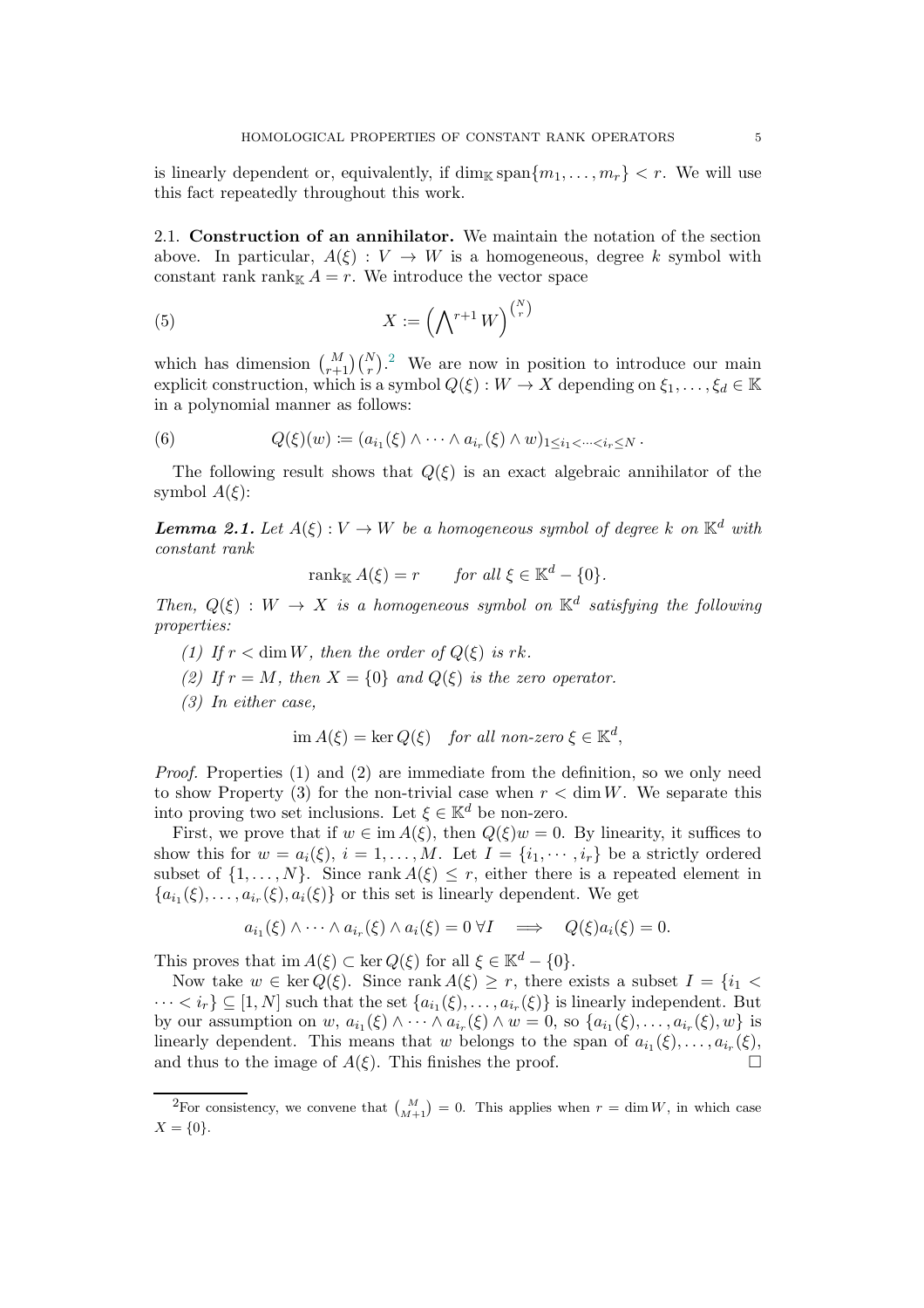2.2. The rank over the ring of polynomials. Following  $[9]$ , we may consider a symbol  $A(\xi)$  as a map acting on vector-valued polynomials, that is, we consider its lifting

$$
\mathbb{K}[\xi]^V \xrightarrow{A(\xi)} \mathbb{K}[\xi]^W.
$$

If we do not assume that  $\text{rank}_{\mathbb{K}} A$  is constant, we can still perform the same construction but now taking the rank

rank<sub>K[ $\xi$ ]</sub>  $A(\xi)$ 

which is *always* well-defined. Note that, for every specialization of the variables  $\xi \in \mathbb{K}^d$  we have

$$
\operatorname{rank}_{\mathbb{K}} A(\xi) \le \operatorname{rank}_{\mathbb{K}[\xi]} A(\xi)
$$

and we obtain equality outside of an algebraic set  $\mathcal{V} \subseteq \mathbb{K}^n$ , given by the vanishing of the r × r-minors of the matrix  $A(\xi)$ . If  $\xi \in \mathbb{K}^n - \mathcal{V}$ , then it still holds that  $\lim A(\xi) = \ker Q(\xi)$ . If, on the other hand,  $\xi \in \mathcal{V}$ , then  $Q(\xi) = 0$  (cf. [\[19,](#page-20-14) Theorem 1.3]).

2.3. Homological properties of symbols. The following result says that, if we specialize to the case  $\mathbb{K} = \mathbb{R}, \mathbb{C}$ , then the existence of an annihilator  $Q(\xi)$ characterizes all homogeneous symbols of constant rank  $A(\xi)$ . See Remark [2.3](#page-5-0) below for a discussion on dependence of the result on the choice of fields R, C.

<span id="page-5-1"></span>**Theorem 2.2.** Let  $\mathbb{K} = \mathbb{R}, \mathbb{C}$ , and let  $A(\xi) : V \to W$  be a homogeneous symbol on  $\mathbb{K}^d$ . The following are equivalent:

- $(1)$  rank  $A = r$ .
- (2) there exists a symbol complex

$$
U \xrightarrow{B(\xi)} V \xrightarrow{A(\xi)} W \xrightarrow{Q(\xi)} X,
$$

where both  $B(\xi)$  and  $Q(\xi)$  are homogeneous symbols and

 $\lim B(\xi) = \ker A(\xi)$  and  $\lim A(\xi) = \ker Q(\xi)$ 

for all  $\xi \in \mathbb{K}^d - \{0\}.$ 

Moreover, if (1) is satisfied then in (2) we can always take  $B(\xi)$  and  $Q(\xi)$  homogeneous of order rk.

<span id="page-5-0"></span>Remark 2.3. Even though for the applications we consider here it is enough to consider  $\mathbb{K} = \mathbb{R}$  or  $\mathbb{C}$ , the reader should be aware (cf. Lemma [2.1\)](#page-4-0) that the proof of  $(1) \Rightarrow (2)$  in Theorem [2.2](#page-5-1) is unchanged if, instead, we take K to be any field of characteristic different from 2. Note that polynomial differential operators make sense over any field: we have the algebra of polynomial differential operators

$$
D(\mathbb{K}^n) := \mathbb{K}\langle x_1,\ldots,x_n,\partial_1,\ldots,\partial_n\rangle/([x_i,x_j]=0,[\partial_i,\partial_j]=0,[\partial_i,x_j]=\delta_{ij}).
$$

The symbol map is defined using the so-called *Bernstein filtration* on this algebra, and  $D(\mathbb{K}^n)$  contains the subalgebra of constant-coefficient differential operators, which is generated by  $\partial_1, \ldots, \partial_n$  and is known to be a polynomial algebra in n variables. See, e.g., [\[7,](#page-20-15) [17\]](#page-20-16).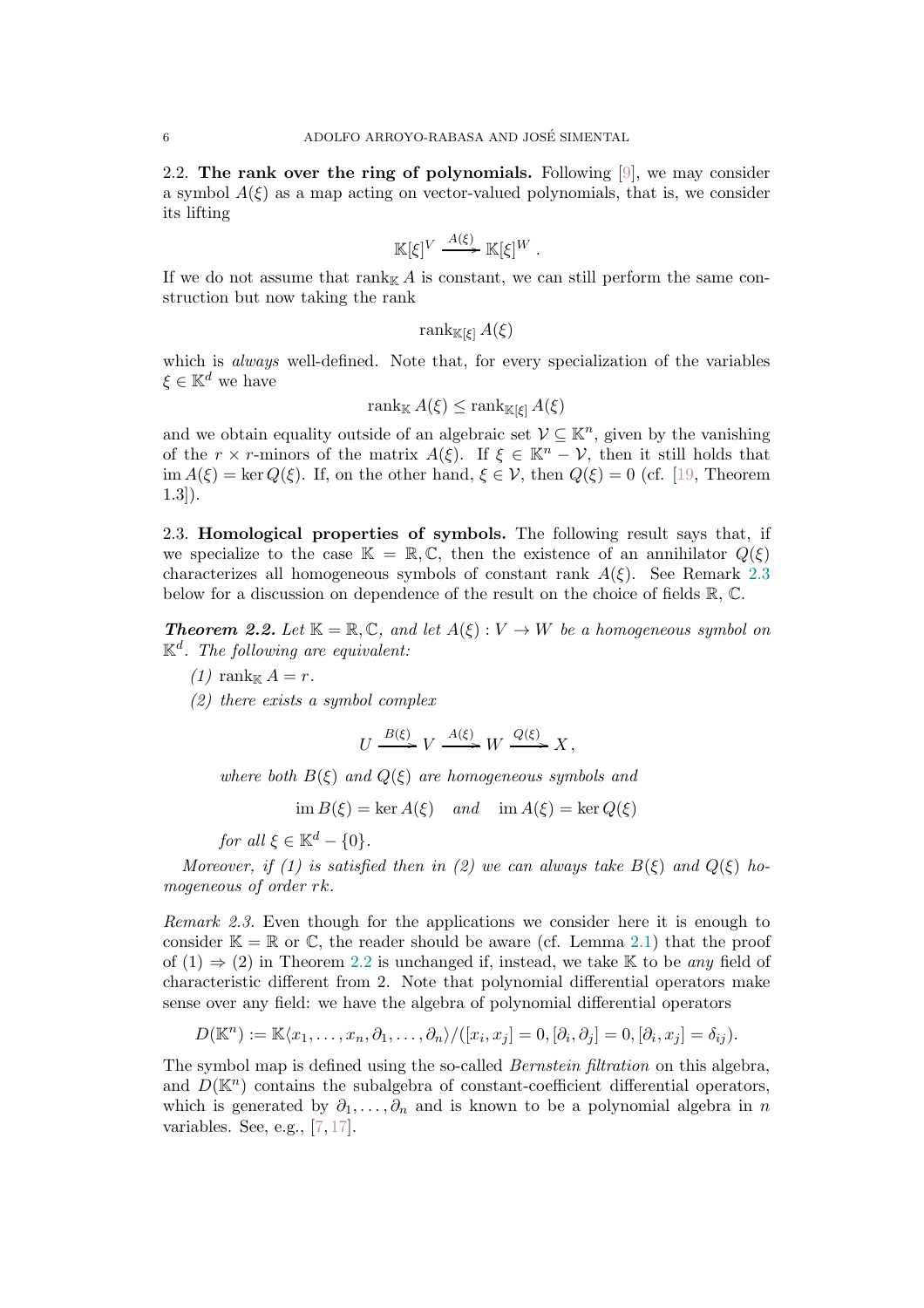Proof. That (2) implies (1) follows directly from the rank-nullity theorem and the lower semicontinuity of the rank as follows: Firstly, (2) implies that rank  $A(\xi)$  is an integer-valued continuous function of  $\xi \in \mathbb{K}^d - \{0\}$ . When  $d > 1$  or  $\mathbb{K} = \mathbb{C}$ ,  $\mathbb{K}^d$  – {0} is connected, so rank $\mathbb{K} A(\xi)$  is constant. When  $d = 1$  and  $\mathbb{K} = \mathbb{R}$ , the set  $\mathbb{R} - \{0\}$  is not connected. However, we can still conclude that rank  $A(\xi)$  is constant on  $\mathbb{R}_{>0}$  and on  $\mathbb{R}_{<0}$ . Now note that, by homogeneity,  $A(-\xi) = (-1)^k A(\xi)$ . Thus rank $\mathbb{R} A(\xi)$  is a fortiori constant on  $\mathbb{R} - \{0\}.$ 

To see that (1) implies (2), we shall appeal to the construction of the previous theorem so that  $Q(\xi)$  is precisely the operator constructed there, i.e., X as in eq. [\(5\)](#page-4-2) and Q as in eq. [\(6\)](#page-4-3). To construct  $B(\xi)$  we argue by duality, so we need to set-up some notation. For the rest of this proof, if  $A: V \to W$  is an operator, then  $A^* : W^* \to V^*$  is its dual map, where as usual  $V^*$  is the vector space of linear functionals on V. Moreover, if  $Y \subseteq V$  is a subspace, we denote by  $Y^{\perp} := \{ \varphi \in V \mid Y \in V \}$  $V^* | \varphi(y) = 0$  for every  $y \in Y$ . It is easy to see that  $\text{im } A(\xi)^* = \text{ker } A(\xi)^{\perp}$ , and it follows that the dual  $A(\xi)^*$  is also a symbol of order k and constant rank r. Thus, we may apply the previous theorem to  $A(\xi)^*$  to find a symbol  $B(\xi)^*$  of order rk and rank  $\dim(V) - r$  satisfying  $\operatorname{im} A(\xi)^* = \ker B(\xi)^*$  for all  $\xi \in \mathbb{R}^d - \{0\}$ . Dualizing this identity once more and writing  $B(\xi) := B(\xi)^{**}$ , we deduce that  $B(\xi)$  is of order  $rk$ , of constant rank dim(V) – r and satisfies im  $B(\xi) = \ker A(\xi)$ .

Remark 2.4. Note that  $(2) \Rightarrow (1)$  in Theorem [2.2](#page-5-1) crucially uses that  $\mathbb{K} = \mathbb{R}$  or  $\mathbb{C}$ , for otherwise we cannot use a continuity argument to conclude that the rank of  $A(\xi)$  is constant (compare this with Remark [2.7](#page-7-0) below).

2.4. Real symbols with constant rank over  $\mathbb C$ . Since it has been the object of both classical and recent developments in computational commutative algebra [\[18,](#page-20-17) [19\]](#page-20-14) and PDE theory  $[1-3,6,8,11,28,29]$  $[1-3,6,8,11,28,29]$  $[1-3,6,8,11,28,29]$  $[1-3,6,8,11,28,29]$  $[1-3,6,8,11,28,29]$  $[1-3,6,8,11,28,29]$ , we also discuss the homological properties of symbols over  $\mathbb R$  with constant-rank over  $\mathbb C$ . Recall that if V is a real vector space, its complexification is defined to be

$$
V_{\mathbb C} \coloneqq {\mathbb C} \otimes_{\mathbb R} V = V \oplus {\rm i} V
$$

where the last decomposition is only as real vector spaces. If  $f: V \to W$  is a linear map of real vector spaces, its complexification is

$$
f_{\mathbb{C}} := \mathrm{id}_{\mathbb{C}} \otimes_{\mathbb{R}} f : V_{\mathbb{C}} \to W_{\mathbb{C}}.
$$

In layperson's terms,  $f_{\mathbb{C}}(v_1 + iv_2) = f(v_1) + if(v_2)$ . Note that  $f_{\mathbb{C}}$  is clearly a linear map of complex vector spaces.

**Definition 2.5.** Given a symbol  $A(\xi) : V \to W$  on  $\mathbb{R}^d$ , we define its complexification to be the symbol  $A(\xi)_{\mathbb{C}} : V_{\mathbb{C}} \to W_{\mathbb{C}}$ , where  $A(\xi)_{\mathbb{C}}$  is considered as a polynomial of complex variables.

We have the following:

<span id="page-6-0"></span>**Theorem 2.6.** Let  $A(\xi): V \to W$  be a homogeneous symbol on  $\mathbb{R}^d$ . The following are equivalent:

(1) rank  $A(\xi)$  is constant on  $\mathbb{C}^d - \{0\}.$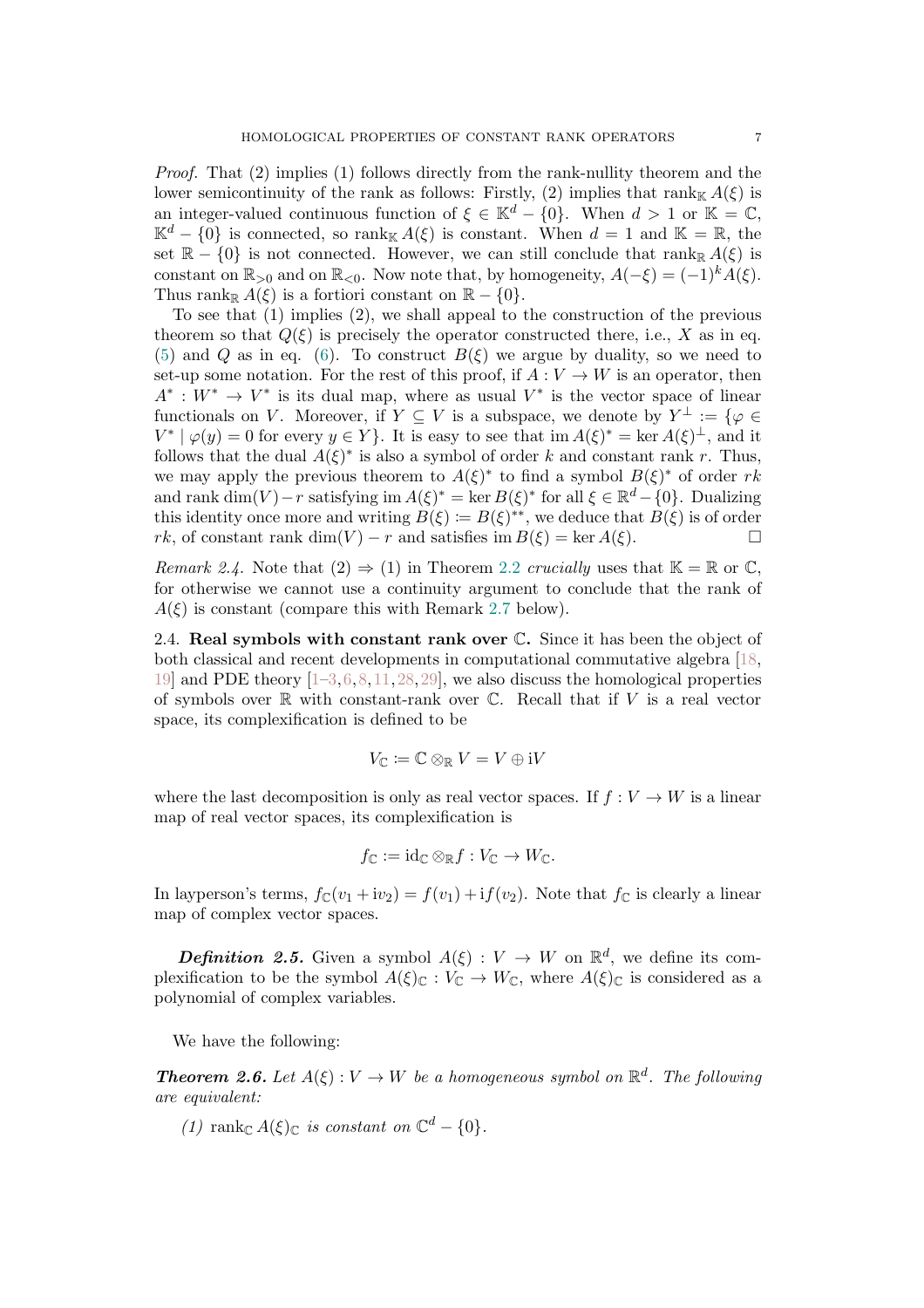(2) There exists a symbol complex (on  $\mathbb{R}^d$ )

$$
U \xrightarrow{B(\xi)} V \xrightarrow{A(\xi)} W \xrightarrow{Q(\xi)} X
$$

where both  $B(\xi)$  and  $Q(\xi)$  are homogeneous (both have real coordinate coefficients) and satisfy the exactness properties:

$$
\operatorname{im} B(\xi)_{\mathbb{C}} = \ker A(\xi)_{\mathbb{C}} \quad \text{and} \quad \operatorname{im} A(\xi)_{\mathbb{C}} = \ker Q(\xi)_{\mathbb{C}}
$$

for all  $\xi \in \mathbb{C}^d - \{0\}.$ 

Proof. It is easy to see that the complexification of symbols commutes with the construction of the operators  $Q(\xi)$  and  $B(\xi)$ , from where the result follows.  $\Box$ 

<span id="page-7-0"></span>Remark 2.7. The constant-rank property is not an invariant across distinct fields. Take, for instance the Cauchy–Riemann equations

$$
A(D)u = (\partial_1 u_1 - \partial_2 u_2, \partial_1 u_2 + \partial_2 u_1), \qquad u: \mathbb{R}^2 \to \mathbb{R}^2.
$$

Its associated principal symbol is the conformal matrix field  $A(\xi) = (\xi, \xi^{\perp})$ . Evidently,  $A(\xi)$  is invertible for all  $\xi \in \mathbb{R}^2$  since its determinant is precisely  $|\xi|^2$ . However, as a complex map it is not always invertible. Indeed, its determinant is  $\xi_1^2 + \xi_2^2$ , which is a polynomial with non-trivial zeroes in  $\mathbb{C}^2$ .

2.5. Regularity properties of the Moore-Penrose symbol. Throughout this section and unless otherwise explicitly stated, we assume  $\mathbb{K} = \mathbb{R}$ . The Moore– Penrose inverse of  $M \in \text{Lin}(V, W)$  is the unique linear map  $M^{\dagger}: W \to V$  defined by the fundamental property:

(7) 
$$
M^{\dagger} M = \text{proj}_{\ker M^{\perp}}.
$$

Here, the orthogonal space to the kernel (ker  $M)^{\perp}$  is taken with respect to the usual inner product on  $V \cong \mathbb{R}^N$ . Given a symbol  $A(\xi) : V \to W$  on  $\mathbb{R}^{\tilde{d}}$ , we may define the Moore-Penrose inverse of  $A(\xi)$  as the unique map  $A(\xi)$ <sup>†</sup>:  $W \to V$  satisfying

<span id="page-7-1"></span>
$$
A(\xi)^{\dagger} \circ A(\xi) = \text{proj}_{(\ker A(\xi))^{\perp}} \quad \text{for every } \xi \in \mathbb{R}^d - \{0\}.
$$

Using the same ideas that motivated the construction of  $Q(\xi)$  in Theorem [2.1,](#page-4-0) we obtain an immediate proof of the following fact, see e.g., [\[25\]](#page-20-7). (See Remark [2.9](#page-8-1) below about the properties of the Moore–Penrose pseudoinverse map for symbols on  $\mathbb{C}^d$ .)

<span id="page-7-2"></span>**Proposition 2.8.** Let  $A(\xi): V \to W$  be a homogeneous symbol on  $\mathbb{R}^d$  satisfying the constant-rank property

rank  $A(\xi) = r$  for all  $\xi \in \mathbb{R}^d - \{0\}.$ 

Then, the projection

$$
\xi \mapsto \pi(\xi) \coloneqq \text{proj}_{\ker A(\xi)^{\perp}}
$$

is rational and homogeneous of degree zero on  $\mathbb{R}^d$  – {0}. In particular, the Moore-Penrose pseudoinverse map

$$
\xi \mapsto A(\xi)^{\dagger}
$$

is rational and homogeneous of degree  $-k$  on  $\mathbb{R}^d - \{0\}.$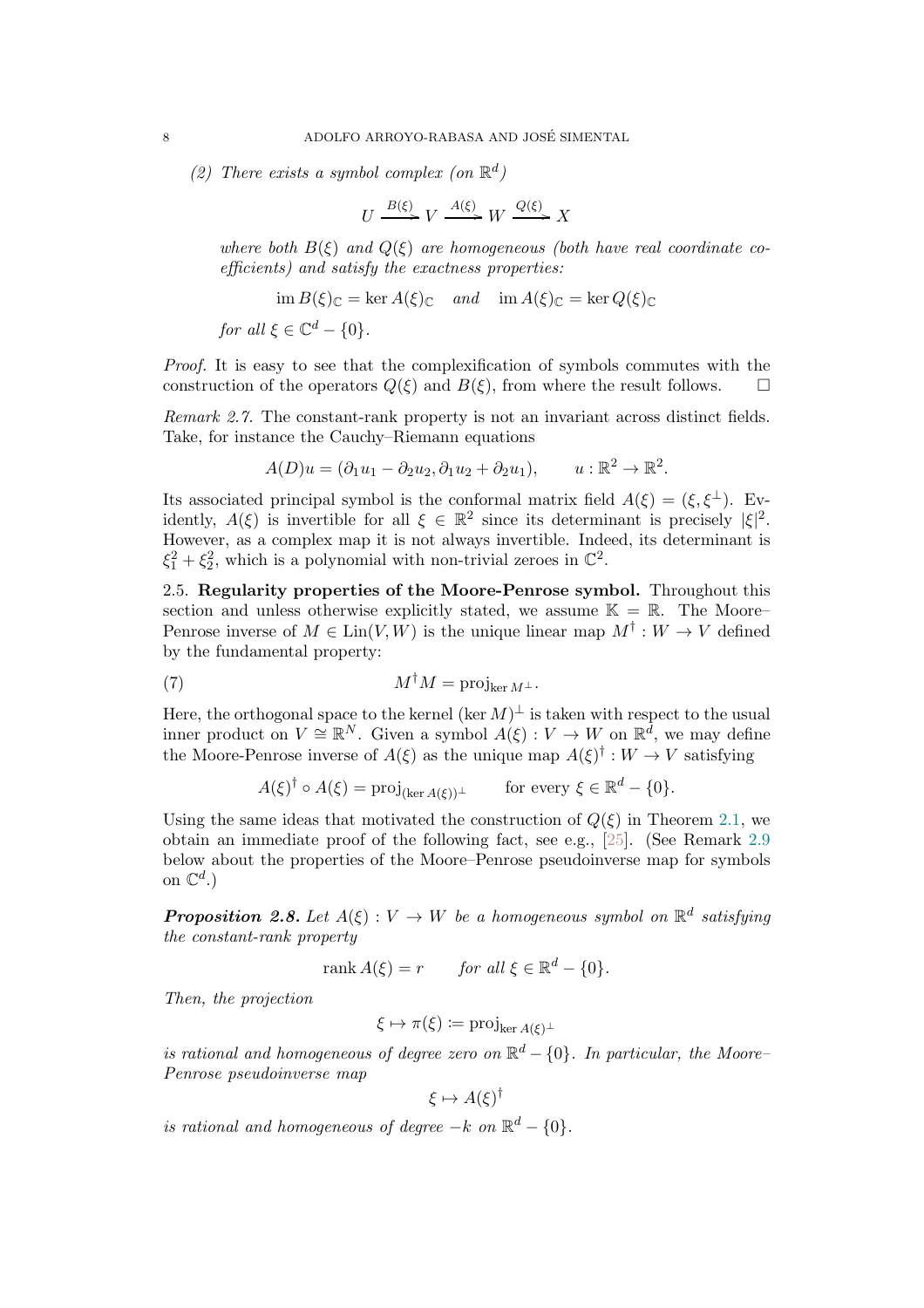Proof. Upon taking adjoints, the first statement is equivalent to checking that the map  $\varphi : \mathbb{R}^d - \{0\} \to \mathrm{Gr}(r, W) : \xi \mapsto \mathrm{im} A(\xi)$  is rational. Here,  $\mathrm{Gr}(r, W)$ is the Grassmannian of  $r$ -dimensional subspaces in  $W$ , which is identified with an algebraic subvariety of the projective space  $\mathbb{P}(\bigwedge^r W)$  by means of the Plücker embedding [\[22,](#page-20-23)[24\]](#page-20-24). The case where  $A(\xi)$  is injective is clear, for the map  $\varphi$  can be decomposed as  $\xi \mapsto a_1(\xi) \wedge \cdots \wedge a_r(\xi)$  followed by the projection  $(\bigwedge^k W - \{0\}) \rightarrow$  $\mathbb{P}(\bigwedge^k W)$ , both of which are rational. For the general case, we work locally. Let  $\xi \in \mathbb{R}^d - \{0\}$ . We know that there exist  $i_1, \ldots, i_k$  such that  $a_{i_1}(\xi), \ldots, a_{i_r}(\xi)$  are a basis for im  $A(\xi)$ . But, since this is equivalent to the nonvanishing of a minor of  $A(\xi)$ , the same is true for every  $\xi'$  in a neighborhood of  $\xi$ . We can then run the same argument as in the injective case, with  $1, \ldots, k$  replaced by  $i_1, \ldots, i_k$ , to see that the map  $\varphi$  is rational in a neighborhood of  $\xi$  and is therefore rational everywhere on  $\mathbb{R}^d$  – {0}. Finally, since  $A(\xi)$  is homogeneous we have that ker  $A(\xi) = \ker A(\lambda \xi)$ for every  $\lambda \in \mathbb{R}$  and every  $\xi \in \mathbb{R}^d$ , from where homogeneity of degree 0 follows immediately for  $\pi(\xi)$ .

Let us now prove the statement on the Moore–Penrose inverse map. We have  $A(\xi)^{\dagger}A(\xi) = \pi(\xi)$ . We record that both  $A(\xi)$  and  $\pi(\xi)$  are matrices whose entries belong to the field of rational functions  $\mathbb{R}(\xi_1, \ldots, \xi_d)$ . Expanding the product [\(7\)](#page-7-1) keeping the entries of  $M^{\dagger}$  unknown, we see that the entries of  $M^{\dagger}$  solve a linear system of equations over the field  $\mathbb{R}(\xi_1,\ldots,\xi_d)$ . Thus, its entries also belong to the field  $\mathbb{R}(\xi_1,\ldots,\xi_d)$ . The claim about the degree of  $M^{\dagger}$  is clear.

<span id="page-8-1"></span>Remark 2.9. If, instead of taking  $\mathbb{K} = \mathbb{R}$  we take  $\mathbb{K} = \mathbb{C}$ , then the map  $\varphi$ :  $\mathbb{C}^d$  –  $\{0\} \to \text{Gr}(r, W)$  is still rational, with the same proof as in that of Proposition [2.8.](#page-7-2) However, the usual Hermitian form on  $\mathbb{C}^N$  involves taking complex conjugates on one of its entries, so we obtain that  $\xi \mapsto \pi(\xi)$  and  $\xi \mapsto A(\xi)^{\dagger}$  are are still rational when considered as functions of  $\xi$  and its conjugate  $\overline{\xi}$ .

## 3. Homological properties of differential operators

<span id="page-8-0"></span>3.1. Background theory. In order to lift the homological properties of the symbol complex (algebraic framework) to its associated differential complex (functional setting), we need to introduce a suitable space of functions. Let us recall that the space of Schwartz maps

$$
\mathcal{S}(\mathbb{R}^d) \coloneqq \left\{ f \in C^{\infty}(\mathbb{R}^d) : \sup_{\alpha,\beta} ||x^{\alpha}\partial^{\beta} f(x)||_{\infty} < \infty \right\}
$$

is the space of smooth maps on  $\mathbb{R}^d$  whose derivatives of all orders decay faster than any polynomial rate at infinity. We consider its subspace

$$
\dot{\mathcal{S}}(\mathbb{R}^d) \coloneqq \left\{ f \in \mathcal{S}(\mathbb{R}^d) : (\partial^\alpha \widehat{f})(0) = 0 \text{ for every multi-index } \alpha \right\},\
$$

where

$$
\widehat{f}(\xi) = \mathcal{F}f(\xi) \coloneqq \int_{\mathbb{R}^d} e^{2\pi i(\xi \cdot x)} f(x) \, dx,
$$

is the Fourier transform of f. The space  $\dot{\mathcal{S}}(\mathbb{R}^d)$  inherits the same topology of  $\mathcal{S}(\mathbb{R}^d)$  and with this topology it is a closed subspace. In particular, we have (see p.10 in [\[31\]](#page-21-3))

$$
\dot{\mathcal{S}}(\mathbb{R}^d) = \left\{ \varphi \in \mathcal{S}(\mathbb{R}^d) : ||\varphi||_k^* < \infty, k \in \mathbb{N}_0 \right\},\
$$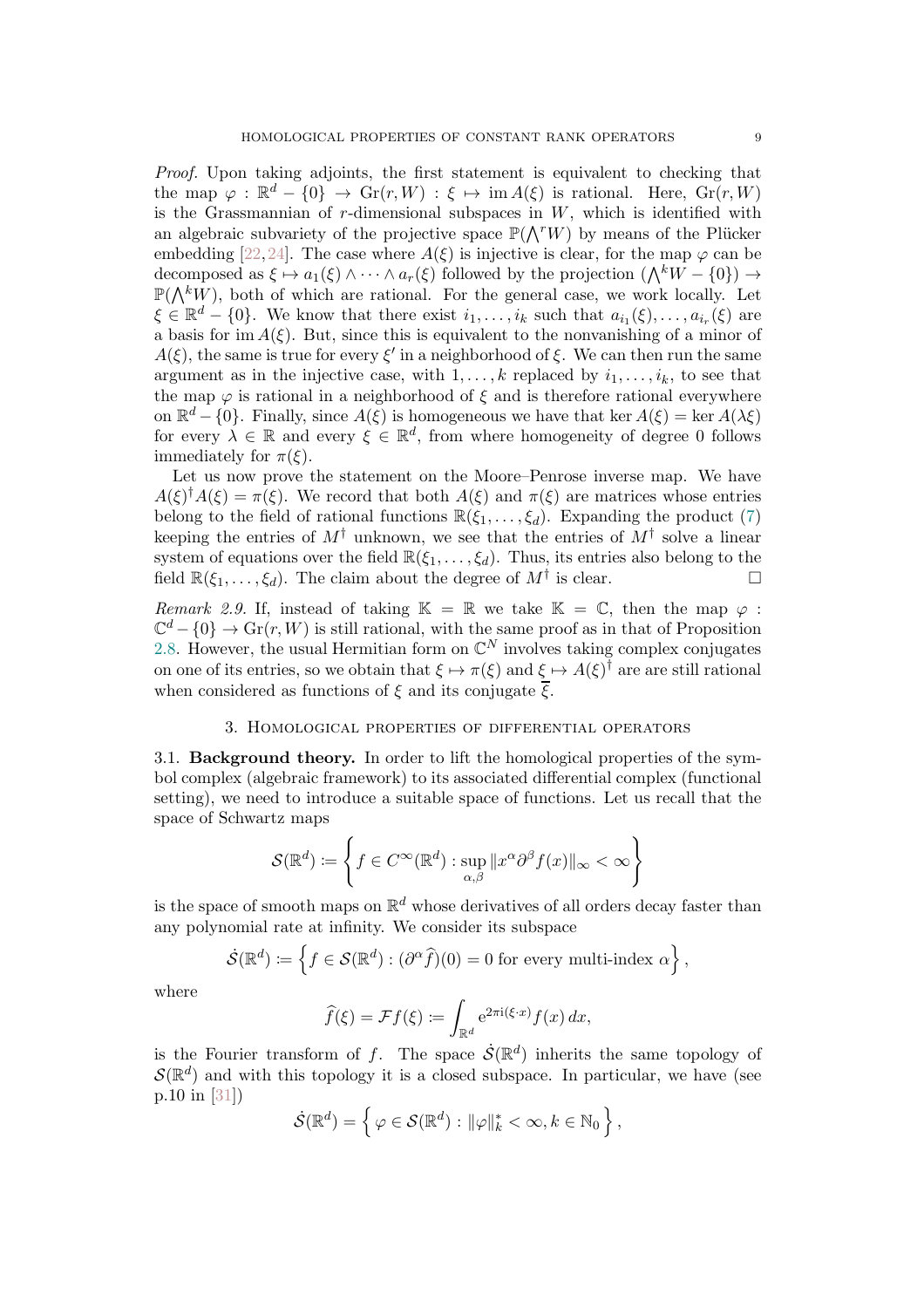where (see [\[31,](#page-21-3) p.10])

<span id="page-9-1"></span>
$$
\|\varphi\|_{k}^{*} = \sup_{\substack{\xi \in \mathbb{R}^{d}, \\ 0 \le |\alpha| \le k}} \left( |\xi|^{k} + |\xi|^{-k} \right) |D^{\alpha}\widehat{\varphi}(\xi)|, \qquad k \in \mathbb{N}_{0}.
$$

Note that if  $f \in \dot{\mathcal{S}}(\mathbb{R}^d)$ , then

(8) 
$$
\int_{\mathbb{R}^d} p(x) f(x) dx = 0,
$$

for all polynomials  $p \in \mathbb{R}[x_1,\ldots,x_d]$ . As usual we write  $\mathcal{S}'(\mathbb{R}^d)$  to denote space of tempered distributions, which is the topological dual of  $\mathcal{S}(\mathbb{R}^d)$ . The Fourier transform is therefore extended to  $\mathcal{S}'(\mathbb{R}^d)$  by duality. The space  $\dot{\mathcal{S}}'(\mathbb{R}^d)$  of homogeneous tempered distributions is defined as the continuous dual space of  $\dot{\mathcal{S}}(\mathbb{R}^d)$ . Notice that [\(8\)](#page-9-1) and the Hahn–Banach theorem allow one to identify  $\dot{\mathcal{S}}'(\mathbb{R}^d)$  with the quotient space  $\mathcal{S}'(\mathbb{R}^d)/\mathbb{R}[x_1,\ldots,x_d]$  of tempered distributions modulo polynomials. In particular,  $L^p$ -spaces are subspaces of homogeneous distributions, that is,

$$
L^p(\mathbb{R}^d) \cap \dot{\mathcal{S}}'(\mathbb{R}^d) = L^p(\mathbb{R}^d).
$$

It is well-known that F defines a linear isomorphism from  $\mathcal{S}(\mathbb{R}^d;\mathbb{C})$  into itself, which by duality also extends to an isomorphism from  $\mathcal{S}'(\mathbb{R}^d;\mathbb{C})$  into itself. We write  $(\cdot)^{\vee}$  to denote the inverse of F. Appealing to the Taylor expansion of  $\hat{f}$  at 0, it is immediate to verify that for every  $\sigma \in \mathbb{R}$ , the  $\sigma$ -Riesz potential convolution operator

$$
I_{\sigma}f \coloneqq (|\xi|^{\sigma}\widehat{f})^{\vee},
$$

defines an isomorphism from  $\dot{\mathcal{S}}(\mathbb{R}^d;\mathbb{C})$  into itself. Indeed, by the Leibniz rule it follows that if  $|\sigma| \leq m \in \mathbb{N}$ , then

$$
||I_{\sigma}f||_k^* \leq C_{d,k,\sigma} ||f||_{2k+m}^*, \qquad k \in \mathbb{N}_0
$$

Once again, by duality, the  $\sigma$ -Riesz potential  $I_{\sigma}$  extends to an isomorphism from  $\dot{\mathcal{S}}'(\mathbb{R}^d;\mathbb{C})$  into itself. These considerations extend in a natural way to  $\mathcal{S}(\mathbb{R}^d;V)$  and  $\mathcal{S}'(\mathbb{R}^d; V)$ , the respective spaces of V-valued Schwartz and tempered distribution spaces. We remind the reader that if V is a C-space and  $f \in \mathcal{S}(\mathbb{R}^d; V)$ , then  $\widehat{f} \in \mathcal{S}(\mathbb{R}^d; V)$ . If, on the other hand, V is only an R-vector space, then  $\mathcal{S}(\mathbb{R}^d; V) \hookrightarrow$  $\mathcal{S}(\mathbb{R}^d; V_{\mathbb{C}})$ , so in this case we naturally have the Fourier transform  $\widehat{f} \in S(\mathbb{R}^d; V_{\mathbb{C}})$ .

3.2. Homology for homogeneous spaces. The following result is a full-space analog of [\[25,](#page-20-7) Lemma 2], where a similar result has been established for functions defined over the flat torus  $\mathbb{R}^d/\mathbb{Z}^d$ .

<span id="page-9-0"></span>**Theorem 3.1.** Let  $A(D)$  be a constant coefficient  $k^{th}$  order operator on  $\mathbb{R}^d$  from V to W. The following are equivalent:

(1) rank  $A(\xi)$  is constant on  $\mathbb{R}^d - \{0\}$ 

(2) there exists a complex of differential operators

$$
\mathcal{D}'(\mathbb{R}^d;U) \xrightarrow{\mathcal{B}(D)} \mathcal{D}'(\mathbb{R}^d;V) \xrightarrow{\mathcal{A}(D)} \mathcal{D}'(\mathbb{R}^d;W) \xrightarrow{\mathcal{Q}(D)} \mathcal{D}'(\mathbb{R}^d;X),
$$

which restricts to an exact differential complex

$$
\dot{\mathcal{S}}(\mathbb{R}^d;U) \xrightarrow{\mathcal{B}(D)} \dot{\mathcal{S}}(\mathbb{R}^d;V) \xrightarrow{\mathcal{A}(D)} \dot{\mathcal{S}}(\mathbb{R}^d;W) \xrightarrow{\mathcal{Q}(D)} \dot{\mathcal{S}}(\mathbb{R}^d;X),
$$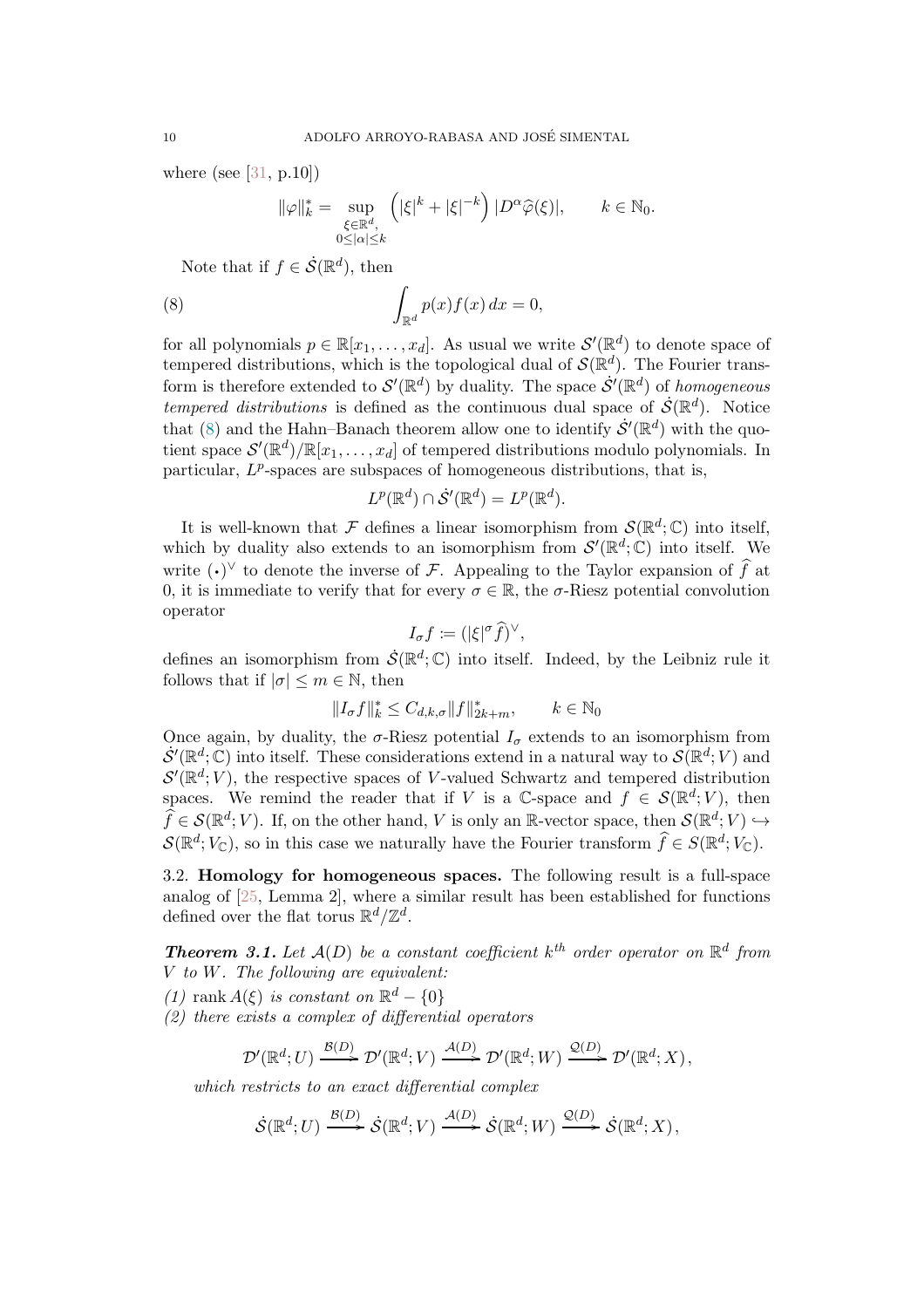that is,

$$
\operatorname{im} \mathcal{B}(D)|_{\mathcal{S}} = \ker \mathcal{A}(D)|_{\mathcal{S}} \quad \text{and} \quad \operatorname{im} \mathcal{A}(D)|_{\mathcal{S}} = \ker \mathcal{Q}(D)|_{\mathcal{S}}.
$$

In particular, it also restricts to an exact differential complex

$$
\dot{\mathcal{S}}'(\mathbb{R}^d;U) \xrightarrow{\mathcal{B}(D)} \dot{\mathcal{S}}'(\mathbb{R}^d;V) \xrightarrow{\mathcal{A}(D)} \dot{\mathcal{S}}'(\mathbb{R}^d;W) \xrightarrow{\mathcal{Q}(D)} \dot{\mathcal{S}}'(\mathbb{R}^d;X),
$$

on spaces of homogeneous tempered distributions.

Proof. That (2) implies (1) follows from the last assertion in (2), a standard localization argument, an application of the Fourier transform and Theorem [2.2.](#page-5-1) We now prove that (1) implies (2). Let  $B(\xi)$ ,  $Q(\xi)$  and U, X be the elements of the sym-bol complex given in Theorem [2.2.](#page-5-1) As before, we write  $\mathcal{B}(D), \mathcal{Q}(D)$  to denote their associated operators, which are well defined on spaces of distributions. A standard localization and mollification argument, together with an application of the Fourier transform and (2) in Theorem [2.2,](#page-5-1) gives im  $\mathcal{B}(D) \subset \text{ker } \mathcal{A}(D)$  and im  $\mathcal{A}(D) \subset$ ker  $Q(D)$ . This proves that the sequence composed by  $\mathcal{B}(D), \mathcal{A}(D), Q(D)$  defines a differential complex (for all sub-spaces of distributions that are invariant under differentiation).

In light of a duality argument, to prove the second statement it suffices to prove the statement for the differential complex over  $\dot{\mathcal{S}}$ -spaces of functions. We need to show that ker  $A(D) \subseteq \text{im } B(D)$ , for the inclusion ker  $Q(D) \subseteq \text{im } A(D)$  is obtained analogously. The proof follows closely the some of the concepts already contained in [\[10,](#page-20-4) [16,](#page-20-12) [23,](#page-20-3) [25\]](#page-20-7). In the following, we will use the simplified notation  $A(\xi)a$  to denote  $A(\xi)_{\mathbb{C}}[a]$  when V is an R-space and  $a \in V_{\mathbb{C}}$ . Let us fix  $v \in \text{ker } A(D)$ . Applying the Fourier transform to  $v$  we find that

<span id="page-10-0"></span>
$$
0 = \mathcal{F}(\mathcal{A}v)(\xi) = (2\pi i)^k A(\xi)\widehat{v}(\xi),
$$

which by construction implies that

(9) 
$$
\widehat{v}(\xi) \in \operatorname{im} B(\xi)_{\mathbb{C}} \quad \text{for all } \xi \in \mathbb{R}^d - \{0\}.
$$

Consider the tempered distribution  $u \in \mathcal{S}'(\mathbb{R}^d;U_{\mathbb{C}})$  defined by the Fourier transform

<span id="page-10-1"></span>(10) 
$$
\widehat{u}(\xi) \coloneqq (2\pi i)^{-rk} B(\xi)^\dagger \widehat{v}(\xi) = (2\pi i)^{-rk} |\xi|^{-k} (M\widehat{v})(\xi),
$$

where M is the zero-homogeneous profile of  $B^{\dagger}$ , which depends smoothly on  $\xi$  in the punctured space  $\mathbb{R}^d - \{0\}$ . Since  $v \in \mathcal{S}(\mathbb{R}^d; V)$ , it follows that  $\tilde{u} = ((2\pi i)^{-rk} M\tilde{v})^{\vee}$ belongs to  $\mathcal{S}(\mathbb{R}^d; U_{\mathbb{C}})$ . Notice that if V is an R-vector space, then  $\hat{u}$  is a Hermitian function. Given that M is zero-homogenenous  $(V \otimes W^*)$ -valued map, in this case we also have that  $M\hat{v}$  is Hermitian. From this analysis, we infer that  $\tilde{u} \in \dot{S}(\mathbb{R}^d; U)$ , regardless of  $V$  being an R-space or  $\mathbb{C}$ -space. By the discussion above on the properties of the Riesz potential, we conclude that  $u = I_{-k'}\tilde{u} \in \dot{\mathcal{S}}(\mathbb{R}^d;U)$ .

We are left only to verify that indeed  $\mathcal{B}u = v$ , or equivalently, that

$$
(2\pi i)^{rk} B(\xi)\widehat{u}(\xi) = \widehat{v}(\xi), \quad \text{for all } \xi \in \mathbb{R}^d - \{0\}.
$$

This follows easily from [\(9\)](#page-10-0) and the fact that

$$
B(\xi) \circ B(\xi)^{\dagger} = [B(\xi)^{\dagger} \circ B(\xi)]^{t} = \text{proj}_{\text{im }B(\xi)}
$$

for all nonzero  $\xi \in \mathbb{R}^d$ . This proves that ker  $\mathcal{A}(D) \subseteq \text{im } \mathcal{B}(D)$  as desired.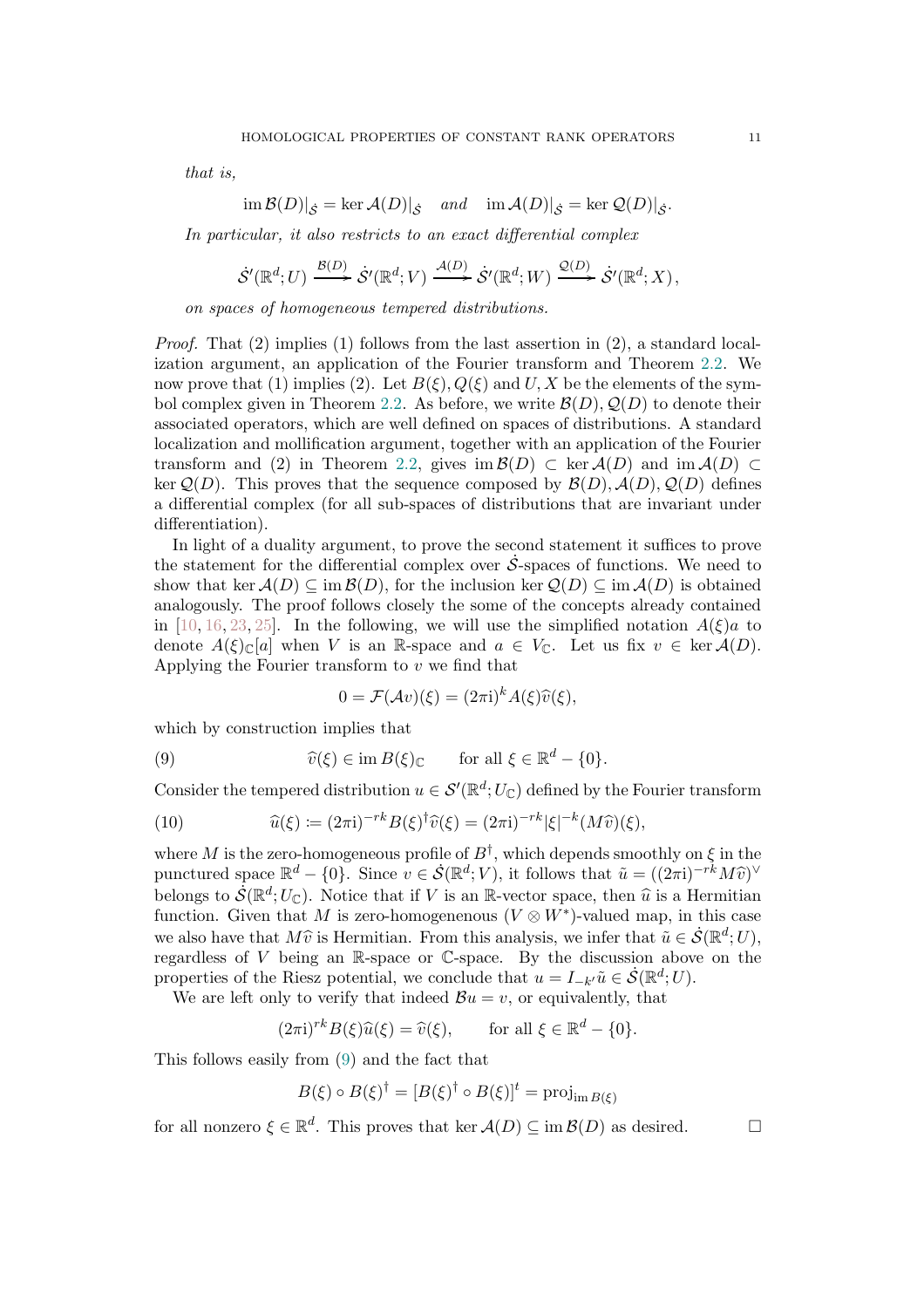The fact that the homology of the differential complex is trivial conveys the validity of a *generalized* Poincaré Lemma for homogeneous Besov and Triebel– Lizorkin spaces. For a precise definition and properties of these spaces, we refer the reader to Triebel's book [\[31,](#page-21-3) Ch. 2]. More precisely, we obtain the following full-space generalized Poincaré lemma:

<span id="page-11-0"></span>**Theorem 3.2.** Let  $s \in \mathbb{R}$  and let  $p, q \in (0, \infty)$ . Let  $\mathcal{A}(D)$  be a constant coefficient  $k^{th}$  order operator satisfying the constant-rank property

 $rank A(\xi) = r$  for all non-zero  $\xi \in \mathbb{R}^d$ .

Let  $X = \{B, F\}$  and let  $v \in \dot{X}_{p,q}^s(\mathbb{R}^d; V)$  be such that

 $Av = 0$  in the sense of distributions.

Then, there exists a bounded linear map  $T: \dot{X}_{p,q}^s(\mathbb{R}^d; V) \to \dot{X}_{p,q}^{s+k'}(\mathbb{R}^d; U)$  satisfying

 $\mathcal{B}(Tv) = v$  as distributions on  $\mathbb{R}^d$ ,

where  $k'$  is the order of  $\mathcal{B}(D)$ .

Moreover, the norm  $||T||$  of T depends solely on d, s, p, q and  $A(\xi) : V \to W$ .

*Proof.* In light of  $(10)$  and standard duality arguments, it suffices to verify that

$$
||I_{-k'}(Mv)||_{\dot{X}_{p,q}^{s+k'}} \lesssim_{d,s,p,q,A} ||Mv||_{\dot{X}_{p,q}^s} \lesssim_{p,A} ||v||_{\dot{X}_{p,q}^s}
$$

for all  $v \in \dot{\mathcal{S}}(\mathbb{R}^d; V)$ . The first inequality follows directly from [\[31,](#page-21-3) Proposition 2.8] (here, we are using that k' depends intrinsically on  $A(\xi): V \to W$ ). The second one is a direct consequence of Mihlin's theorem [\[30,](#page-21-4) Theorem 5.2.2] for such spaces, using that M is a zero-order  $L^p$ -multiplier depending solely on  $A(\xi): V \to W$ .  $\Box$ 

Lastly, we record a generalized Poincaré lemma for homogeneous Sobolev spaces, which extends the results contained in [\[16,](#page-20-12) Theorem 3.5] and [\[13,](#page-20-9) Proposition 3.16]. Let m be a non-negative integer and let  $p \in (1,\infty)$ . The homogeneous Sobolev space  $\dot{W}^{m,p}(\mathbb{R}^d)$  is the collection of all  $f \in \dot{\mathcal{S}}'(\mathbb{R}^d)$  such that

$$
||f||_{\dot{W}^{m,p}} = \sum_{|\alpha|=m} ||\partial^{\alpha} f||_{L^p} < \infty.
$$

Notice that  $\dot{W}^{0,p}(\mathbb{R}^d) = L^p(\mathbb{R}^d)$ . For negative m we set  $\dot{W}^{-m,p}(\mathbb{R}^d) = (\dot{W}^{m,p}(\mathbb{R}^d))'$ .

<span id="page-11-1"></span>**Corollary 3.3.** Let  $m \in \mathbb{Z}$ . Let  $v \in \dot{W}^{m,p}(\mathbb{R}^d; V)$  and further assume that

 $Av = 0$  in the sense of distributions on  $\mathbb{R}^d$ .

Then, there exists  $u \in \dot{W}^{m+k',p}(\mathbb{R}^d;V)$  such that

 $\mathcal{B} u = v \quad as \; measurable \; maps \; on \; \mathbb{R}^d$ 

and satisfying the Sobolev estimate

$$
||u||_{\dot{W}^{k'+m,p}} \leq C||v||_{\dot{W}^{m,p}},
$$

where k' is the order of  $\mathcal B$  and  $C$  depends only on d, m, p and  $A(\xi): V \to W$ . Moreover, the assignment

$$
\dot{W}^{m,p}(\mathbb{R}^d) \to \dot{W}^{k'+m,p}(\mathbb{R}^d) : v \mapsto u
$$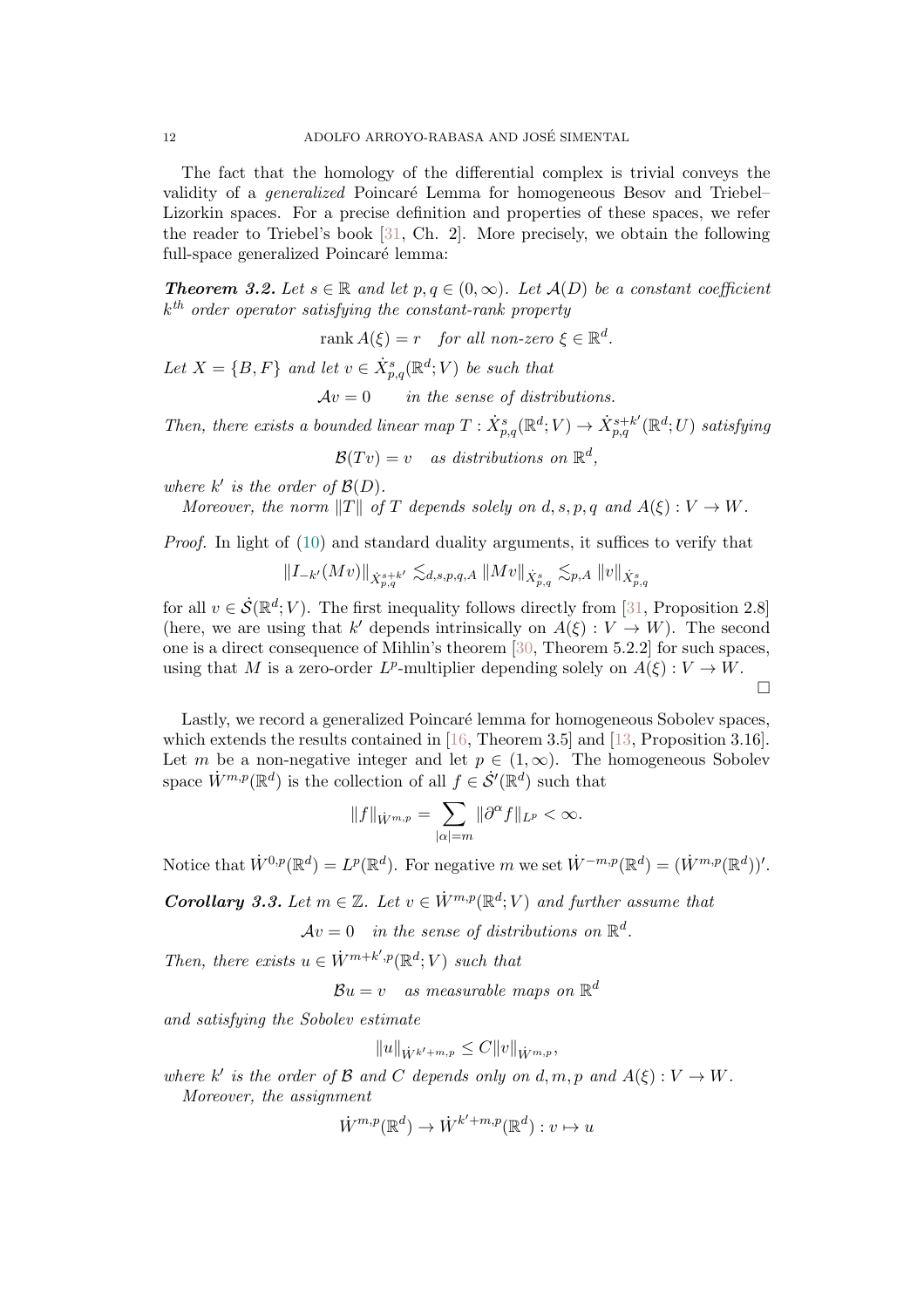is linear.

*Proof.* First, we address the case when  $m \geq 0$ . By the the previous corollary we know that if  $v \in \dot{F}_{p,2}^m(\mathbb{R}^d)$ , then, with  $v = I_{-k'}(Mu)$ , it holds

$$
||u||_{\dot{F}^{s}_{m+k',2}} \lesssim_{d,s,m,A} ||v||_{\dot{F}^{s}_{m,2}}.
$$

The assertion then follows directly from the facts that (see Theorem  $5.2.3/1(ii)$ ) in [\[30\]](#page-21-4) for the nontrivial case  $m > 0$ )

$$
L^p \subset \dot{F}^0_{m,2}, \qquad \dot{F}^m_{m,2} = \dot{W}^{m,p} \text{ for } m > 0,
$$

and that  $||v||_{\dot{F}_{m,2}^0} \sim ||\cdot||_{L^p}$  on  $L^p$  and  $||v||_{\dot{F}_{m,2}^s} \sim ||\cdot||_{\dot{W}^{m,p}}$  for  $m > 0$ . The case for  $m < 0$  is similar, using that the topological dual of  $\dot{F}_{p,q}^s$  is isomorphic to  $\dot{F}_{p,q}^{-s}$  (this follows directly from the usual  $L^p$ -duality and the way the norm is defined on these spaces, see, e.g., [\[31,](#page-21-3) Ch. 2]).

3.3. The homology for Schwartz functions. Let us give an example that shows that, in general, the homology of an differential complex (associated with an exact symbol complex)

$$
\mathcal{S}(\mathbb{R}^d; U) \xrightarrow{\mathcal{B}(D)} \mathcal{S}(\mathbb{R}^d; V) \xrightarrow{\mathcal{A}(D)} \mathcal{S}(\mathbb{R}^d; W) \xrightarrow{\mathcal{Q}(D)} \mathcal{S}(\mathbb{R}^d; X),
$$

may be non-trivial over spaces of rapidly decaying maps.<sup>[3](#page-12-0)</sup> Note that this corrects a minor oversight in the last assertion of [\[25,](#page-20-7) Lemma 2].

Example 3.4. Let  $\mathcal{A}(\partial)$  be the derivative operator acting on functions of one variable

$$
\mathcal{A}(\partial)(u) = \frac{du}{dt}, \qquad u: \mathbb{R} \to \mathbb{R}.
$$

This defines an operator on  $\mathbb R$ , from  $\mathbb R$  to  $\mathbb R$ , of rank 1. In particular the symbol  $A(t)$  is onto for all non-zero  $t \in \mathbb{R}$  and therefore any homogeneous annihilator  $Q(t)$ of  $A(t)$  must be the zero polynomial. Note, however, that if we consider  $\mathcal{A}(\partial), \mathcal{Q}(\partial)$ as operators  $\mathcal{A}(\partial), \mathcal{Q}(\partial) : \mathcal{S}(\mathbb{R}) \to \mathcal{S}(\mathbb{R})$  then ker  $\mathcal{Q}(\partial)/\text{im}\,\mathcal{A}(\partial) \neq \{0\}$ . Indeed, the fundamental theorem of calculus implies that

$$
\int_{-\infty}^{\infty} \frac{du}{dt} dt = \lim_{t \to \infty} u(t) - \lim_{t \to -\infty} u(t) = 0 \text{ for all } u \in \mathcal{S}(\mathbb{R}).
$$

However, ker  $\mathcal{Q}(\partial) \equiv \mathcal{S}(\mathbb{R})$ , which contains functions with non-zero average so that ker  $\mathcal{Q}(\partial)/\text{im}\,\mathcal{A}(\partial)$  is, in fact, infinite-dimensional. Thus, the conclusion of Theorem [3.1](#page-9-0) is not valid when  $\dot{\mathcal{S}}$  is replaced by  $\mathcal{S}$ .

3.4. The homology for periodic maps. Instead of working on full space one may consider maps over the *d*-dimensional flat torus  $\mathbb{T}^d = \mathbb{R}^d / \mathbb{Z}^d$ . In practice, a map  $f \in C^{\infty}(\mathbb{T}^d)$  can be identified with a  $\mathbb{Z}^d$ -periodic map in  $C^{\infty}(\mathbb{R}^d)$ . Moreover, such maps can be decomposed in Fourier series as

$$
f(x) = \sum_{m \in \mathbb{Z}^d} (\mathfrak{F}f)(m) e^{2\pi i m \cdot x}, \qquad x \in \mathbb{T}^d,
$$

<span id="page-12-0"></span><sup>3</sup>The observation that the homology is not trivial for spaces of Schwartz functions is due to André Guerra, who pointed it out to the first author during a visit at Oxford University.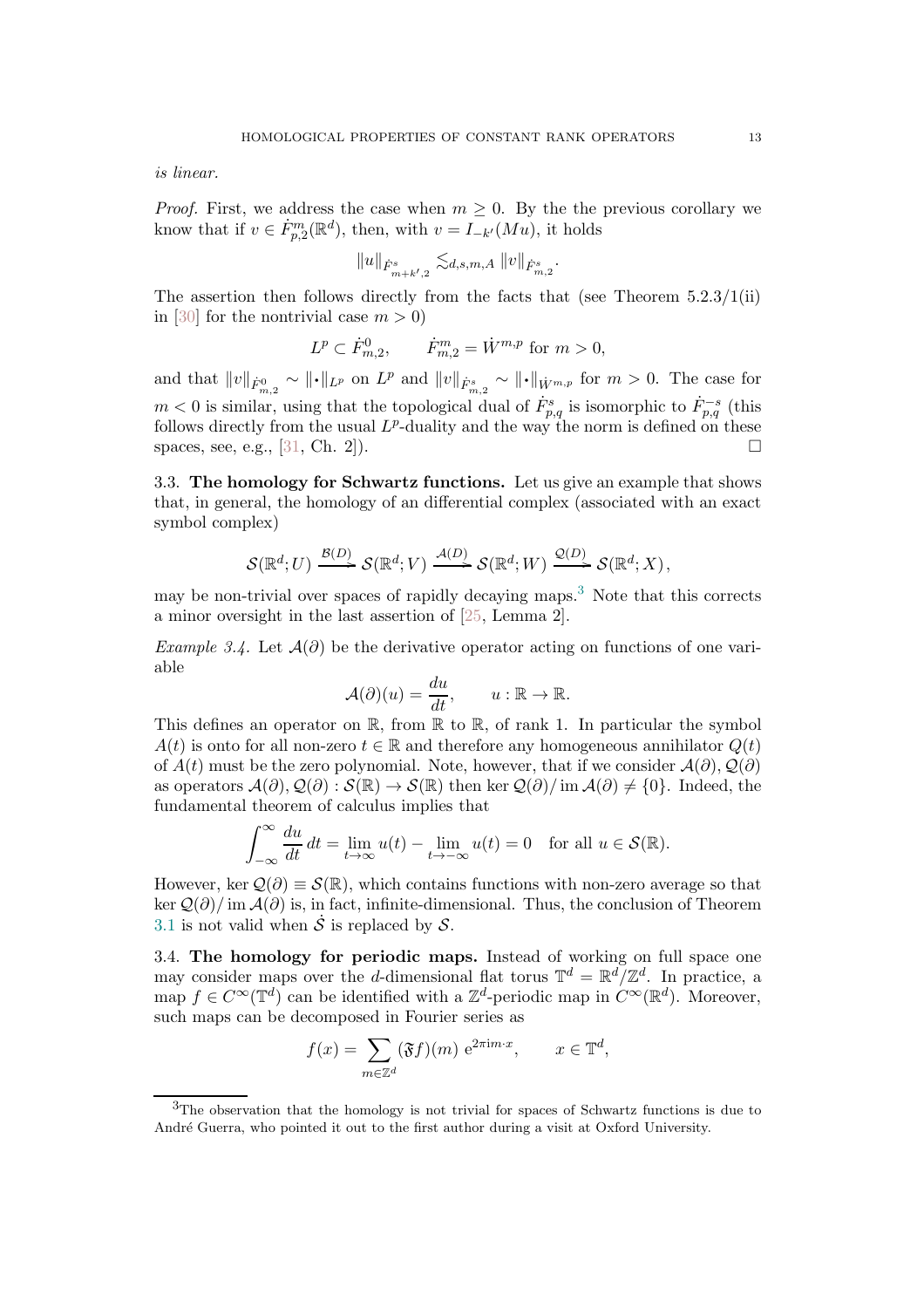where

$$
\mathfrak{F}f(m) = \int_{\mathbb{T}^d} f(y) \,\mathrm{e}^{-2\pi \mathrm{i} m \cdot y} \, dy
$$

denotes the Fourier coefficient at  $m \in \mathbb{Z}^d$ . Similarly to the properties of the Fourier transform, a map  $f \in C(\mathbb{T}^d)$  is smooth if and only if its coefficients  $|\mathfrak{F}f(m)|$  decay faster than any polynomial as  $|m| \to \infty$  (see for instance Corollary 3.2.10 and Proposition 3.2.12 in [\[12\]](#page-20-25)). Given the identification with periodic maps, it therefore makes sense to consider the action of  $\mathcal{A}(D)$  on a map  $v \in \mathcal{D}(\mathbb{T}^d; V)$ . Notice that, in this case

$$
\mathfrak{F}(\mathcal{A}v)(m) = (2\pi \mathrm{i})^{k_A} A(m) \mathfrak{F}v(m), \qquad m \in \mathbb{Z}^d.
$$

The corresponding space of homogeneous periodic maps is the space

$$
\mathcal{D}_{\mathbf{H}}(\mathbb{T}^d) = \left\{ f \in \mathcal{D}(\mathbb{T}^d) : \mathfrak{F}f(0) = 0 \right\}
$$

of periodic functions with zero mean on the unit cube.

The following result (and the example below) shows that there exist operators that possess an exact potential when acting on spaces of periodic maps, which however possess no exact potential when acting on functions of  $\mathbb{R}^d$ :

<span id="page-13-0"></span>**Lemma 3.5.** Let  $\mathcal{A}(D)$  be a constant coefficient homogeneous operator on  $\mathbb{R}^d$  from V to W. The following are equivalent:

(1) There exists  $\mathcal{B}(D)$  from U to V such that

$$
\text{im } B(m) = \ker A(m) \qquad \text{for all } m \in \mathbb{Z}^d - \{0\}.
$$

(2) There exists  $\mathcal{B}(D)$  from U to V such that the sequence

$$
\mathcal{D}_{\#}(\mathbb{T}^d; U) \xrightarrow{\mathcal{B}(D)} \mathcal{D}_{\#}(\mathbb{T}^d; V) \xrightarrow{\mathcal{A}(D)} \mathcal{D}_{\#}(\mathbb{T}^d; W),
$$

defines a complex of differential operators satisfying

$$
\operatorname{im} \mathcal{B}(D) = \ker \mathcal{A}(D).
$$

*Proof.* Let us prove that (1) implies (2). That  $\mathcal{B}[\mathcal{D}_{\#}(\mathbb{T}^d;U)] \subset \ker \mathcal{A} \cap \mathcal{D}_{\#}(\mathbb{T}^d;V)$ follows from applying the Fourier coefficient decomposition and the set inclusion  $\dim B(m) \subset \text{ker } A(m)$  for all nonzero  $m \in \mathbb{Z}^d$ . That the homology is, in fact, trivial follows from the other inclusion as follows: if  $v \in \mathcal{D}_{\#}(\mathbb{T}^d; V)$  satisfies  $\mathcal{A}v = 0$ , then we may define a periodic U-valued map by setting

$$
u(x) = \sum_{\mathbb{Z}^d - \{0\}} a_m e^{2\pi i m \cdot x},
$$

where

$$
a_m = (2\pi i)^{-k_B} B(m)^{\dagger} \mathfrak{F} v(m) \quad \text{for all } m \in \mathbb{Z}^d - \{0\}.
$$

First, we need to see that u is well-defined. Recall that v is smooth, so that its Fourier coefficients decay faster than any polynomial (see Corollary 3.2.10 in [\[12\]](#page-20-25)). Since  $B(\cdot)^\dagger$  is (at worst) negatively homogeneous, it follows that the coefficients  $|a_m|$  also decay faster than any polynomial. The trigonometric sum defining u is therefore well-defined, as it is uniformly convergent. In particular,  $u$  is a mean-value zero continuous map with  $\mathfrak{F}_u(m) = a_m$ . Proposition 3.2.12 in [\[12\]](#page-20-25) further implies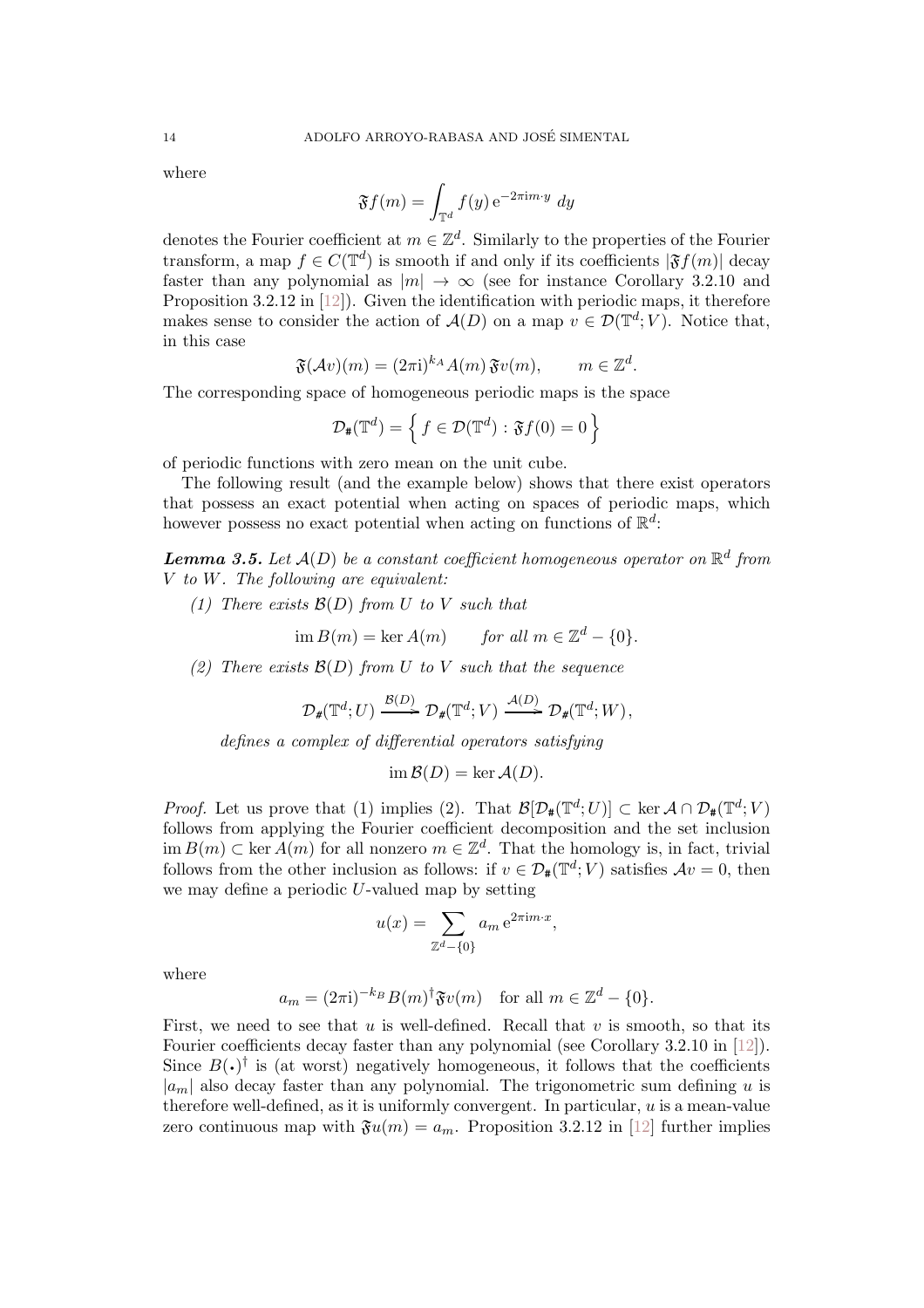that u is smooth. Moreover, by assumption  $\mathfrak{F}v(m) \in \text{ker } A(m)$  for all  $m \in \mathbb{Z}^d$ . Therefore, by the identity of the Moore–Penrose inverse we get

 $(2\pi i)^{k}B(m)\mathfrak{F}u(m) = B(m)B(m)^{\dagger}\mathfrak{F}v(m) = v(m)$  for all  $m \in \mathbb{Z}^d - \{0\}.$ 

This proves that  $\mathcal{B}u = v$  as desired.

To see that (2) implies (1) we argue as follows. First, we observe that if  $P \in$  $\ker A(m)$  for some  $m \in \mathbb{Z}^d - \{0\}$ , then any constant-polar smooth map of the form

$$
P\varphi(x \cdot m), \qquad \varphi \in \mathcal{D}_{\#}(\mathbb{T})
$$

is annihilated by A. By assumption there exists  $u \in \mathcal{D}_{\#}(\mathbb{T}^d; U)$  such that  $\mathcal{B}u = v$ . This gives

$$
(2\pi i)^{k_B} B(m) \mathfrak{F} u(m) = P \mathfrak{F} \varphi(m) \quad \text{for all } m \in \mathbb{Z}^d - \{0\}.
$$

Since  $\varphi$  was arbitrary, this shows that  $P \in \text{im } B(m)$  for all  $m \in \mathbb{Z}^d - \{0\}$ . This proves the containment ker  $A(m) \subset \text{im } B(m)$  for all such points. The other containment follows from similar Fourier coefficient arguments using that the sequence defines a short differential complex:  $\mathcal{B}[\mathcal{D}_\#(\mathbb{T}^d;U)] \subset \ker \mathcal{A} \cap \mathcal{D}_\#(\mathbb{T}^d;V)$ .

Let us give an example that shows property (1) in Theorem [3.5](#page-13-0) is strictly weaker than the validity of the constant-rank property for dimensions  $d \geq 2$ .

*Example 3.6.* Consider the following operator on  $\mathbb{R}^2$ , from  $\mathbb{R}^2$  to  $\mathbb{R}^2$  (an analogous example can be given for  $d \geq 2$ :

$$
\mathcal{A}(D)(u_1, u_2) = (\pi \partial_2 u_2 - \partial_1 u_1, \pi \partial_1 u_2 - \partial_2 u_2).
$$

Its associated symbol is the polynomial matrix

$$
A(\xi) = \begin{pmatrix} \pi \xi_2 - \xi_1 & 0 \\ 0 & \pi \xi_1 - \xi_2 \end{pmatrix}, \qquad \xi \in \mathbb{R}^2.
$$

Notice that rank  $A = 2$  on  $\mathbb{Z}^2 - \{0\}$  and therefore  $\mathcal{A}(D)$  is truly elliptic on  $\mathcal{D}_{\sharp}(\mathbb{T}^d;\mathbb{R}^2)$ , that is, its kernel restricted to  $D_{\sharp}(\mathbb{T}^d;\mathbb{R}^2)$  is trivial. It follows that the zero operator  $\mathcal{B}(D) \equiv 0$  is the unique exact potential of  $\mathcal{A}(D)$  on spaces of periodic maps. On the other hand, the rank of A non-constant over  $\mathbb{R}^2$  given that rank  $A(\pi, 1) = 1$ . In light of Theorem [3.1,](#page-9-0) we conclude that  $A(D)$  has no potential on full-space.

A direct consequence of the previous characterization and our constructions of annihilators for arbitrary fields is the following sufficiency result:

<span id="page-14-0"></span>**Theorem 3.7.** Let  $\mathcal{A}(D)$  be a constant coefficient homogeneous operator on  $\mathbb{R}^d$ from V to W. Further assume that

rank  $A(\xi)$  is constant on  $\mathbb{Z}^d - \{0\}.$ 

Then there exists an operator  $\mathcal{B}(D)$  on  $\mathbb{R}^d$  from U to V with the following propriety: for every  $v \in C^{\infty}(\mathbb{T}^d; V)$  satisfying

$$
\int_{\mathbb{T}^d} v = 0 \quad and \quad \mathcal{A}v = 0,
$$

there exists  $u \in C^{\infty}(\mathbb{T}^d; U)$  satisfying

$$
\int_{\mathbb{T}^d} u = 0 \quad and \quad \mathcal{B}u = v.
$$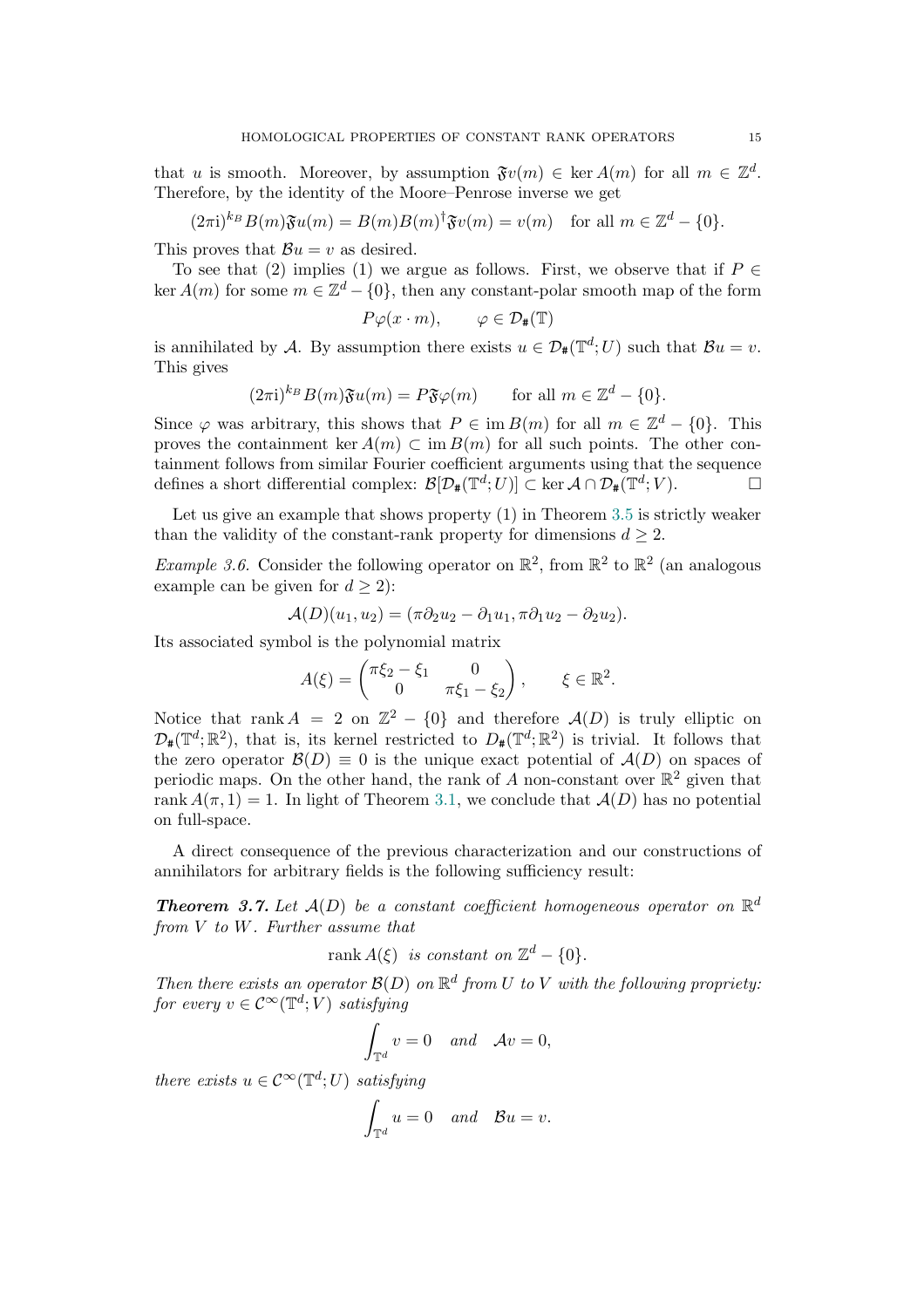*Proof.* By homogeneity it follows that rank A is constant on  $\mathbb{Q}^d - \{0\}$ . The conclusion follows from the implication  $(1) \Rightarrow (2)$  in Theorem [2.2](#page-5-1) and the previous lemma. Here, we are appealing to the observation drawn in Remark [2.3.](#page-5-0)  $\Box$ 

3.5. An optimal construction. We would like to end this section with some comments on the optimality of our construction and, in particular, compare it to that of Van Schaftingen in the case where  $\mathcal{A}(D)$  is an elliptic operator, i.e.,  $A(\xi)$  is injective for every non-zero  $\xi$ . In the elliptic case, our Q and X are simply given by

$$
Q(\xi)(w) = a_1(\xi) \wedge \cdots \wedge a_N(\xi) \wedge w, \quad X = \bigwedge^{N+1} W.
$$

Where, as a reminder,  $N = r = \dim(V)$ . The appearance of the  $\binom{N}{r}$  exponent in the definition of  $X$  for operators of rank  $r$  originates from the fact that, while we know that some collection  $a_{i_1}(\xi), \ldots, a_{i_r}(\xi)$  forms a basis for im  $A(\xi)$ , we do not know a priori which one (and this collection may depend on  $\xi$ ) so we need to test all of them. In [\[32,](#page-21-1) Remark 4.1], Van Schaftingen constructed an explicit annihilator  $L$  from  $W$  to  $W$  given by the formula

$$
L(\xi) = \det(A(\xi)^* \circ A(\xi)) \operatorname{id}_W - A(\xi) \circ \operatorname{adj}(A(\xi)^* \circ A(\xi)) \circ A(\xi)^*,
$$

where adj is the adjugate operator. Its associated operator  $\mathcal{L}(D)$  satisfies an exact-ness property analogous to (2) of Theorem [2.1,](#page-4-0) but it has order  $2 \dim(V)k = 2rk$ . In fact, the construction of Rait $\tilde{a}$  in [\[25\]](#page-20-7) is a generalization of this construction, and it also gives annihilators and potentials of order  $2rk$ . While the aforementioned constructions require a higher order than ours, its target space is always  $W$  thus creating a system of  $\dim W$  equations. The number of equations of our construction, on the other hand, is  $\binom{\dim V}{\text{rank }K}$  $\frac{\dim V}{\text{rank }A}$   $\binom{\dim W}{\text{rank }A+1}$ . The first factor depends on how elliptic  $\mathcal{A}(D)$  is, and the second factor on how elliptic its formal adjoint  $\mathcal{A}(D)^*$ is. Observe that if  $A(D)$  is elliptic and its image has co-dimension one, then we obtain only one equation

$$
Q(D) = \det(a_1(D), \ldots, a_N(D), u).
$$

Regarding the existence of an optimal annihilator for elliptic operators, Van Schaftingen gave (see [\[32,](#page-21-1) Lemma 4.4]) an abstract construction of an homogeneous operator  $\mathcal{J}(D)$ , which is minimal in the following sense

$$
K(D) \circ A(D) = 0 \implies \mathcal{K}(D) = \mathcal{P}(D) \circ \mathcal{J}(D)
$$

for some linear operator  $\mathcal{P}(D)$  and

(11) 
$$
\ker J(\xi) = \operatorname{im} A(\xi) \quad \text{for all } \xi \in \mathbb{K}^d - \{0\}.
$$

Note that our operator  $\mathcal{Q}(D)$ , while improving on the order of those constructed in [\[25,](#page-20-7)[32\]](#page-21-1) may not be of minimal order as it can be seen by comparing our construction with De Rham's sequence for dimensions  $d \geq 3$ .

The following result is an extension of Van Schaftingen's optimal construction for elliptic operators.

<span id="page-15-0"></span>**Proposition 3.8.** Let  $A(D)$  be a homogeneous degree k operator on  $\mathbb{R}^d$  from V to W. Further, assume that

$$
rank A(\xi) = r \quad on \; \mathbb{R}^d - \{0\}.
$$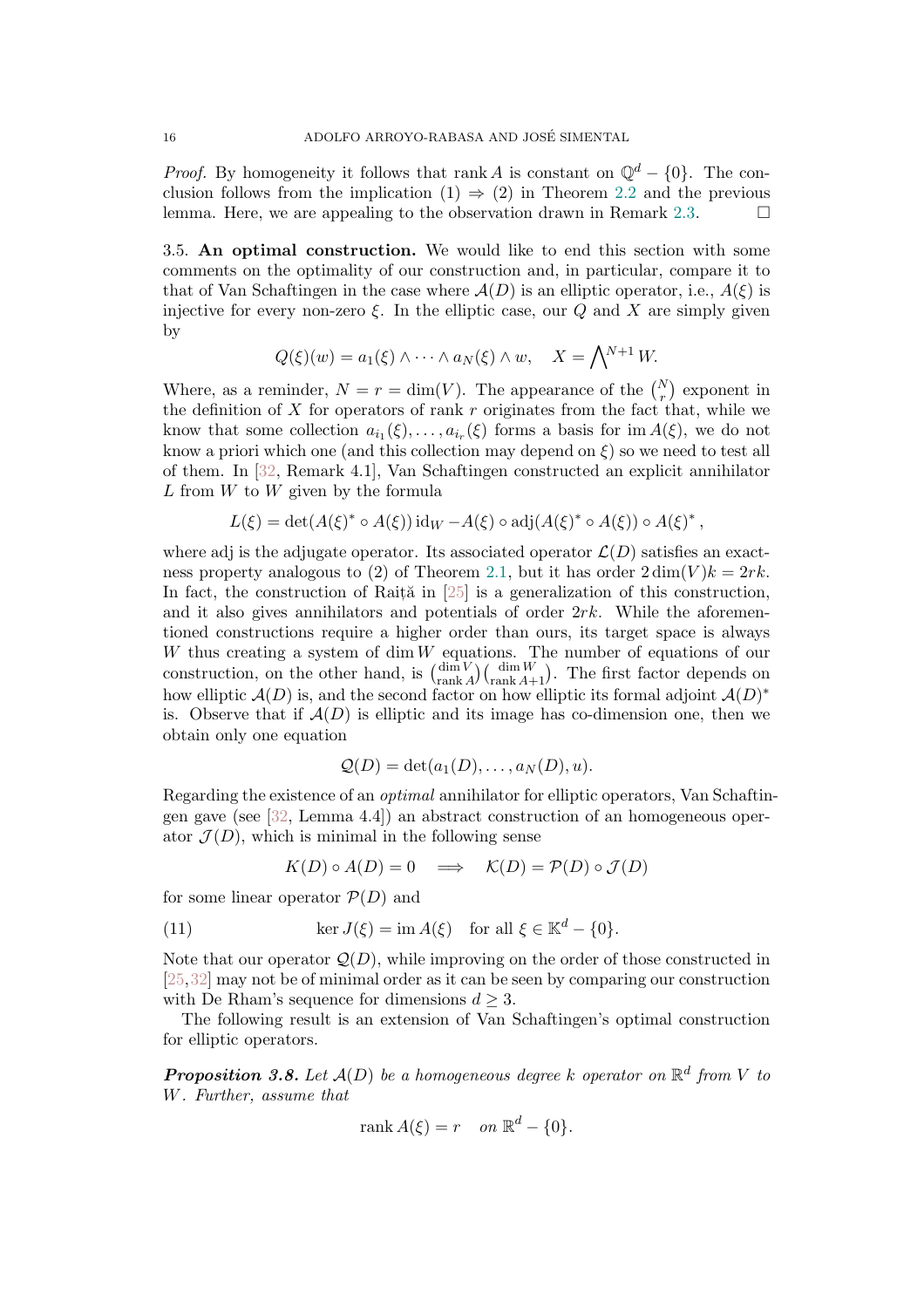There exists a finite-dimensional space G and a homogeneous linear differential operator  $\mathcal{J}(D)$  on  $\mathbb{R}^d$ , with symbol

$$
W \xrightarrow{J(\xi)} G
$$

satisfying the following properties:

(i)  $\mathcal{J}(D)$  is an exact annihilator of  $\mathcal{A}(D)$ , that is,

$$
\ker J(\xi) = \operatorname{im} A(\xi) \quad \text{for all nonzero } \xi \in \mathbb{R}^d.
$$

(ii) If  $K(D)$  is an annihilator from W to X, then there exists  $\mathcal{P}(D)$  from G to X such that

$$
\mathcal{K}(D) = \mathcal{P}(D) \circ \mathcal{J}(D).
$$

(iii) In particular,

$$
\begin{cases}\n\ker \mathcal{J}(D) \subset \ker \mathcal{K}(D) & \text{for all } \mathcal{K}(D) \in \mathcal{K}.\n\end{cases}
$$
\n
$$
\deg J(\xi) \le \deg K(\xi) \qquad \text{for all } \mathcal{K}(D) \in \mathcal{K}.
$$

If moreover  $\mathcal{K}(D)$  is an exact annihilator of  $\mathcal{A}(D)$  of minimal order, then also

$$
\dim G \le \dim X.
$$

*Proof.* If  $A: V \to W$  is a map of vector spaces, we denote its adjoint by  $A^* : W \to W$ V, defined by the property  $(Av, w)_W = (v, A^*w)_V$ , where the latter pairings are fixed inner products of  $V, W$ .

Let us first assume that  $r = 2m + 1$  is odd. In Theorem [2.2](#page-5-1) we have constructed a potential  $\mathcal{B}(D)$  of order rk to  $\mathcal{A}(D)$ . On the other hand, we have the operator  $\mathcal{A}(D)\mathcal{A}^{\star}(D): V \to V$  of order 2k. We consider the operator

$$
\mathcal{H}(D) = \mathcal{H}_1(D) \oplus \mathcal{H}_2(D)
$$
  
 :=  $\mathcal{B}^*(D) \oplus \mathcal{A}(D)(\mathcal{A}^*(D)\mathcal{A}(D))^m : V \to U \oplus W$ 

We claim that H is elliptic. Indeed, for a nonzero vector  $\xi \in \mathbb{R}^d$  and every  $m \geq$ 0, ker  $A(\xi) = \ker(A(\xi)[A^*(\xi)A(\xi)]^m)$ , so it is enough to check that  $\ker(B^*(\xi)) \cap$  $\ker(A(\xi)) = \{0\}.$  This follows because B is a potential of A, and  $\ker B^{\star}(\xi) =$  $(\operatorname{im} B(\xi)^{\perp})^*$ . Note also that H is homogeneous of degree rk. In particular, we may apply Van Schaftingen's construction to find a homogeneous exact annihilator  $\mathcal{J}(D) = \mathcal{J}_1(D) \oplus \mathcal{J}_2(D)$  of  $\mathcal{H}(D)$ , satisfying (ii) for  $\mathcal{H}(D)$  instead of  $\mathcal{A}(D)$ .

We claim that  $\mathcal{J}(D) := \mathcal{J}_2(D)$  satisfies (i)-(iii).

First, we show that (i) holds. We fix  $\xi \in \mathbb{R}^d$  a nonzero vector. By construction, we have that ker  $J(\xi) = \ker \tilde{J}(\xi) \cap W$ . On the other hand, by the exactness of  $\tilde{J}(\xi)$ . we deduce that

$$
h \in \ker \tilde{J}(\xi) \cap W \quad \Leftrightarrow \quad h \in \operatorname{im} H(\xi) \cap W
$$
  

$$
\Leftrightarrow \quad h = A(\xi) (A(\xi)^* A(\xi))^m v, \quad v \in \ker B(\xi)^*.
$$

This shows that ker  $J(\xi) = A(\xi) (A(\xi)^* A(\xi))^m$  [ker  $B(\xi)^*$ ]. Since  $A(\xi)$  is an exact annihilator of  $B(\xi)$ , it further holds  $V = \ker B(\xi)^* \oplus \ker A(\xi)$ . We thus conclude that

$$
\ker J(\xi) = A(\xi)(A(\xi)^* A(\xi))^m [V] = A(\xi)[V] = \text{im } A(\xi).
$$

This proves (i).

Next, we prove (ii). To this end, let  $\mathcal{K}(D)$  be an annihilator of  $\mathcal{A}(D)$  and consider the operator  $\mathcal{K}(D) := \mathcal{K}(D) \circ \pi_W$ , where  $\pi_W : U \oplus V \to W$  is the canonical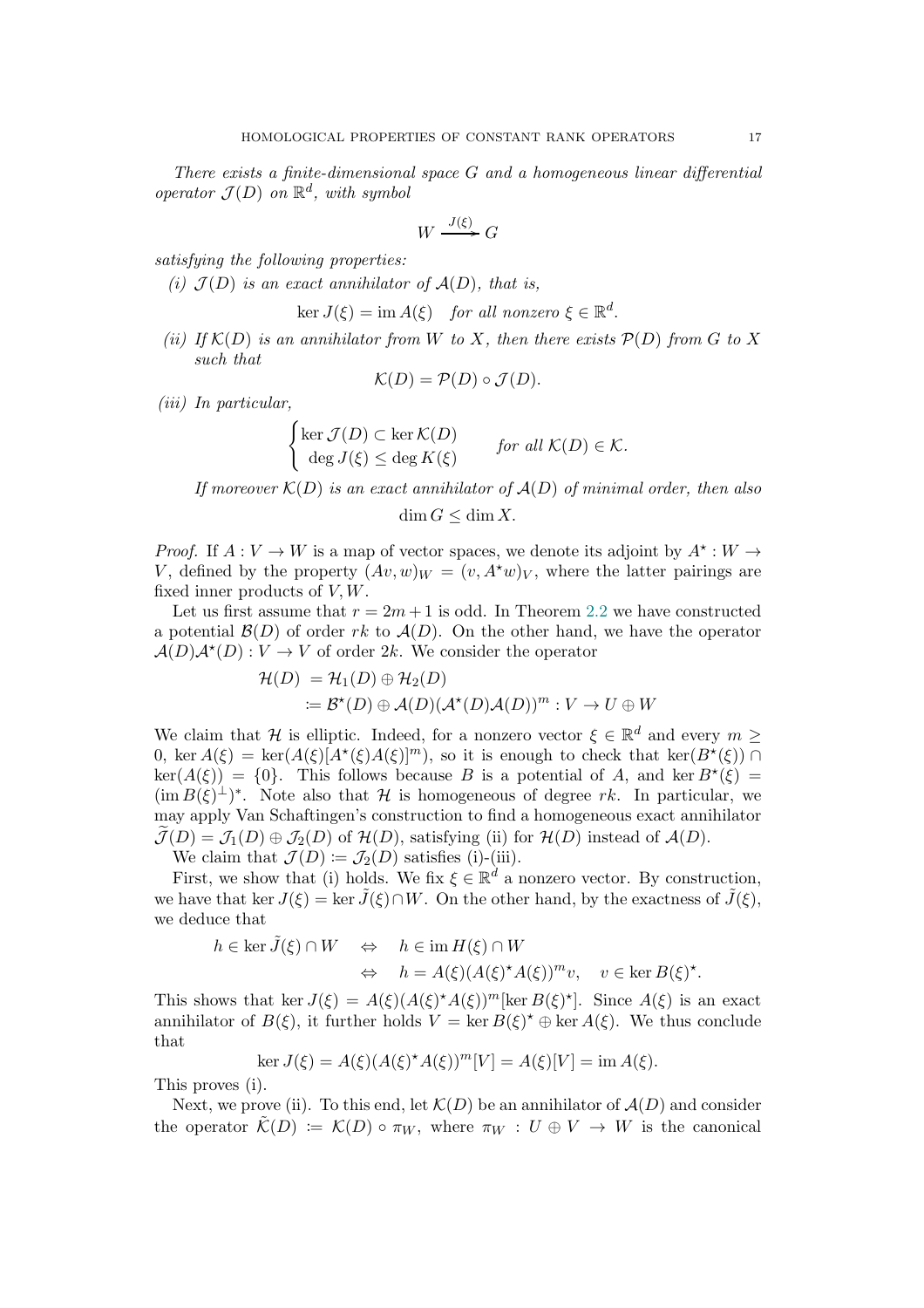projection onto the W-coordinate. Clearly,  $\tilde{\mathcal{K}}(D)$  is an annihilator of  $\mathcal{H}(D)$  and hence, by construction, it factors through  $\tilde{\mathcal{J}}(D)$ . We may thus find  $\mathcal{P}(D)$  such that  $\tilde{\mathcal{K}}(D) = \mathcal{P}(D) \circ \tilde{\mathcal{J}}(D)$ . By construction, we get  $\mathcal{K}(D) = \mathcal{P}(D) \circ \mathcal{J}(D)$ . This shows that every annihilator of  $\mathcal{A}(D)$  factors through  $\mathcal{J}(D)$  which is precisely the statement in (ii). As a side note, notice that it necessarily holds

$$
G = \sum_{\xi \in \mathbb{R}^d} \operatorname{im} J(\xi),
$$

for otherwise the factorization property would fail.

Lastly, we claim that (iii) follows from  $(i)-(ii)$ . The fist part of (iii) follows directly from (ii). For the the second part, we notice that if  $\mathcal{K}(D)$  is an exact annihilator of minimal order, then, by minimality, the property (ii) guarantees the existence of a linear map  $L : G \to X$  such that  $\mathcal{K}(D) = L \circ \mathcal{J}(D)$ . Moreover, since ker  $J(\xi) = \ker K(\xi)$  for all nonzero  $\xi$ , we deduce that L is one-to-one when restricted to  $G = \sum_{\xi \in \mathbb{R}^d} \text{im } J(\xi)$ . In particular  $\dim G = \dim L[G] \leq \dim X$ , which is the sought statement. This completes the proof of (i)-(iii) when  $r = 2m + 1$  for some  $m \geq 0$ .

The case when  $r = 2m$  is even follows analogously by considering the exact potential  $Q(D): U \to W$  of  $\mathcal{A}^*(D): W \to V$  and set

$$
\mathcal{H}(D) := \mathcal{Q}^*(D) \oplus (\mathcal{A}(D)\mathcal{A}^*(D))^m : W \to U \oplus W
$$

we claim that  $\mathcal{H}(D)$  is elliptic. Indeed, for any nonzero  $\xi \in \mathbb{R}^d$  it holds ker $(A(\xi)A^*(\xi)) =$ ker  $A^{\star}(\xi)$ . It is therefore enough to check that ker  $Q^{\star}(\xi) \cap \ker A^{\star}(\xi)$  is trivial, and this follows since ker  $Q^*(\xi) = (\ker A^*(\xi)^{\perp})^*$ . Now we run a similar reasoning as in the odd r case. This completes the proof.  $\Box$ 

## 4. Examples

<span id="page-17-0"></span>Below we show how our construction can be used to find an optimal annihilator of two well-known and relevant operators.

4.1. Gradients. The gradient operator D acts on vector fields  $u : \mathbb{R}^d \to \mathbb{R}^m$  as

$$
Du = \left(\frac{\partial u_i}{\partial x_j}\right)_{i,j}, \qquad 1 \le i \le m, \ 1 \le j \le d.
$$

An application of the Fourier transform shows that the columns of its symbol are precisely

$$
e_j \otimes \xi := e_j \xi^t, \qquad \xi \in \mathbb{R}^d, j \in \{1, \ldots, m\}.
$$

Note that we have

$$
(e_i \otimes \xi) \wedge \cdots \wedge (e_m \otimes \xi) = \sum_{i_1,\ldots,i_m=1}^d P_{1,i_1} \wedge \cdots \wedge P_{m,i_m} \xi_{i_1} \cdots \xi_{i_m},
$$

where  $P_{i,j}$  is the  $m \times n$  matrix defined by  $(P_{i,j})_{a,b} = \delta_{i,a} \delta_{j,b}$ . It follows that the annihilator  $Q(\xi)$  is

$$
Q(\xi)w = \sum_{\substack{i_1,\dots,i_m,q=1,\dots,d\\p=1,\dots,m}} (P_{1i_1} \wedge \dots \wedge P_{m,i_m} \wedge P_{p,q})\xi_{i_1} \cdots \xi_{i_m} w_{p,q}
$$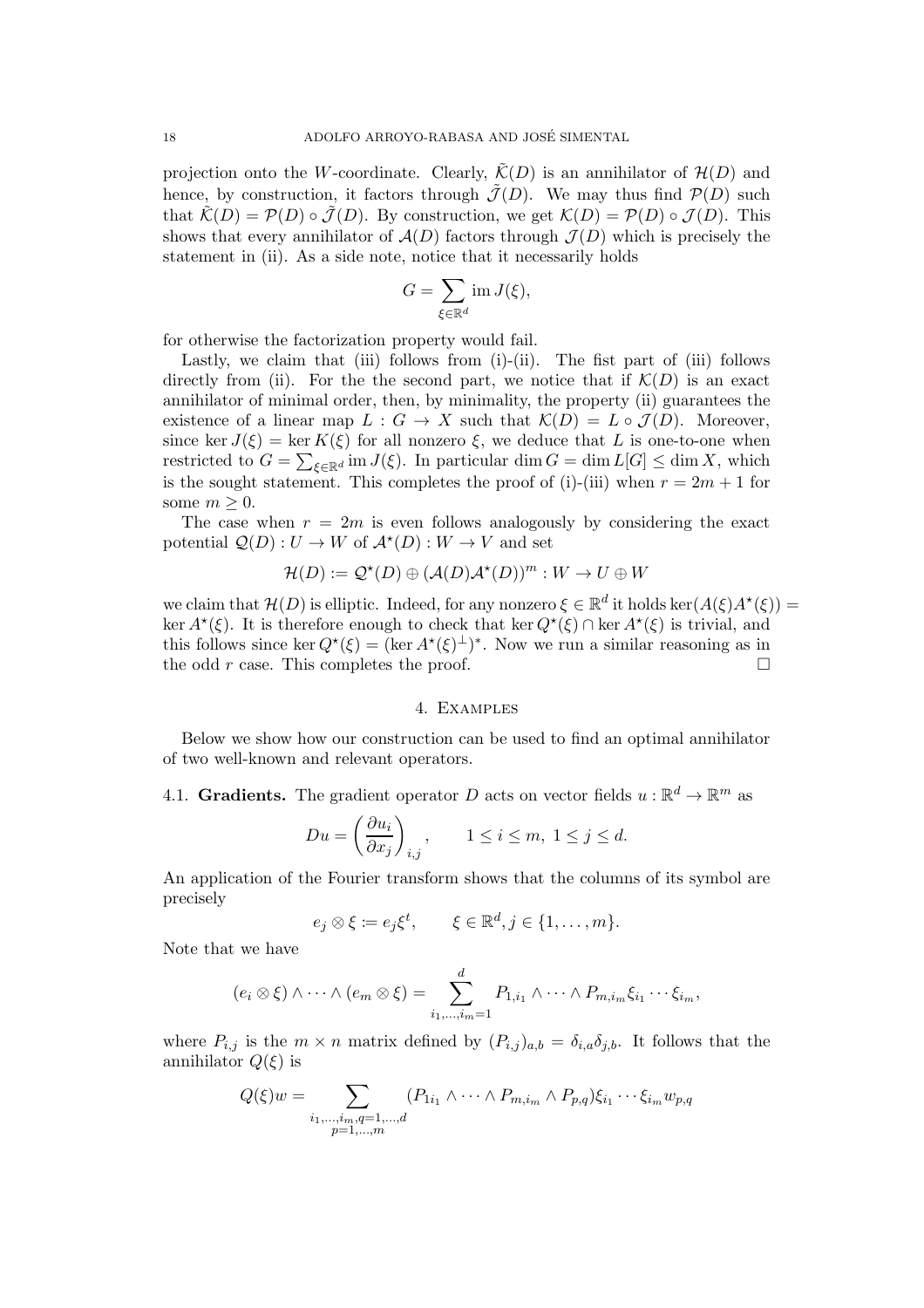Let  $k \in I = \{1, \ldots, m\}$  and let  $1 \leq i_k^{(1)} < i_k^{(2)} \leq d$ . From the expression above it follows that the coefficient of  $Q(\xi)w$  corresponding to the basis element  $P_{1,i_1} \wedge$  $\cdots \wedge P_{k,i_k^{(1)}} \wedge P_{k,i_k^{(2)}} \wedge \cdots \wedge P_{m,i_m}$  is given by

$$
(-1)^{d-k-1}\prod_{j\in I-\{k\}}\xi_{i_j}\left(\xi_{i_k^{(1)}}w_{k,i_k^{(2)}}-\xi_{i_k^{(2)}}w_{k,i_k^{(1)}}\right).
$$

Thus, up to an isomorphism, we have:

$$
\mathcal{Q}(D) = D^{m-1} \operatorname{Curl},
$$

where "curl" is the row-wise curl operator on  $\mathbb{R}^{m \times d}$ -valued fields, that is,

$$
\operatorname{curl} M = \begin{pmatrix} \operatorname{curl} M^1 \\ \vdots \\ \operatorname{curl} M^m \end{pmatrix}, \qquad \operatorname{curl}(v_1, \dots, v_d) = (\partial_r v_s - \partial_s v_r)_{r, s = 1, \dots, d}.
$$

Since  $D^{m-1}$  is elliptic, we observe that a minimal annihilator of the gradient is the row-wise curl, as one would expect from de Rham's sequence.

4.2. The equations in linear elasticity. Consider the symmetric gradient in three dimensions, given by

$$
Eu = \text{sym}(Du) = \frac{1}{2}(Du + Du^t), \qquad u: \mathbb{R}^3 \to \mathbb{R}^3.
$$

This is an operator from  $\mathbb{R}^3 \to \mathbb{R}^{3\times 3}_{sym}$ , the space of symmetric  $3 \times 3$ -matrices, that has a basis  $\{S_{i,j}\}_{i\leq j}$ , where  $S_{i,j}$  is the symmetrization of  $P_{i,j}$ . We will also consider  $S_{i,j}$  for  $j \leq i$ , with the understanding that  $S_{i,j} = S_{j,i}$ . Notice that the columns of the symbol map  $L(\xi)$  are

<span id="page-18-0"></span>
$$
l(\xi)_i = \sum_j (1 + \delta_{ij}) \xi_j S_{ij}, \qquad i = 1, 2, 3.
$$

Let  $w \in \mathbb{R}^{3\times 3}_{sym}$  and consider

(12) 
$$
Q(\xi)w = l(\xi)_1 \wedge l(\xi)_2 \wedge l(\xi)_3 \wedge w.
$$

This is an element of  $\bigwedge^4 \mathbb{R}^{3 \times 3}_{sym}$ , that is a  $\binom{6}{4}$  $_{4}^{6}$  = 15-dimensional space with basis  $S_{i_1,j_1} \wedge S_{i_2,j_2} \wedge S_{i_3,j_3} \wedge S_{i_4,j_4}$ , where  $(i_m, j_m) \in \{1, 2, 3\} \times \{1, 2, 3\}$  for  $m = 1, ..., 4$ and the obvious restrictions on  $(i_m, j_m)$ . We will find the coefficient of each basis vector in the expression [\(12\)](#page-18-0).

Let us start with those basis vectors that, up to a reordering of the wedge factors, are of the form  $S_{11} \wedge S_{22} \wedge S_{33} \wedge S_{ij}$  with  $i \neq j$ . There are 3 of them, and a quick computation shows that the  $S_{ii} \wedge \check{S}_{jj} \wedge S_{kk} \wedge S_{ij}$  coefficient of  $Q(\xi)w$  is given (up to a multiplicative constant) by

<span id="page-18-1"></span>(13) 
$$
\xi_k[2\xi_i\xi_jw_{ij} - \xi_i^2w_{jj} - \xi_j^2w_{ii}].
$$

Moving on, we now look at the coefficient of an element of the form  $S_{ii} \wedge S_{jj} \wedge$  $S_{ij} \wedge S_{jk}$ , for  $i \neq j$  and  $k \notin \{i, j\}$ . There are  $\binom{3}{2}$  $\binom{3}{2} \times 2 = 6$  basis elements of this form, and it is straightforward to see that the  $S_{ii} \wedge S_{jj} \wedge S_{ij} \wedge S_{jk}$  coefficient is given (up to a sign) by

<span id="page-18-2"></span>(14) 
$$
\xi_j[2\xi_i\xi_jw_{ij} - \xi_i^2w_{jj} - \xi_j^2w_{ii}].
$$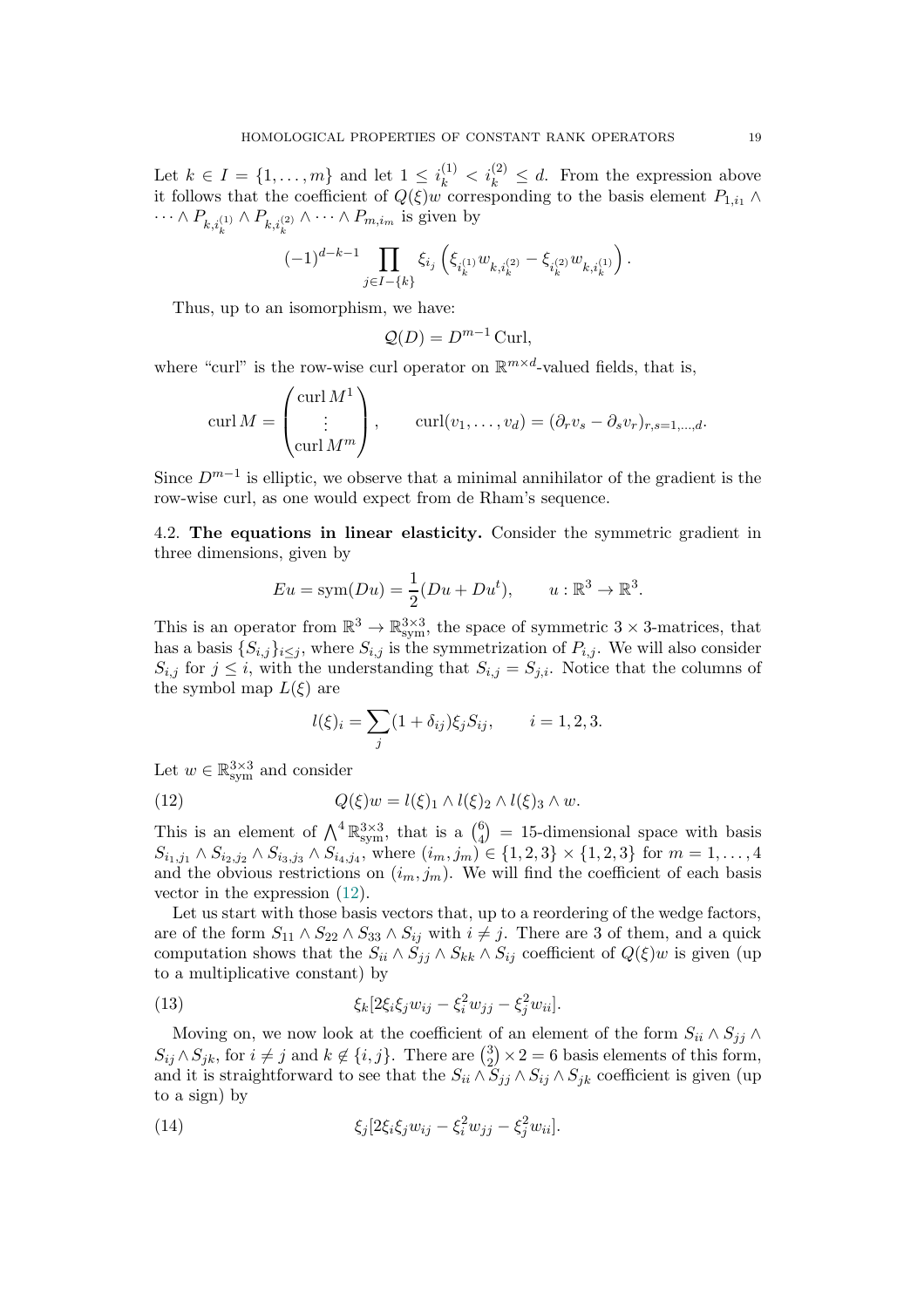In total, Equations [\(13\)](#page-18-1) and [\(14\)](#page-18-2) give us 9 equations of order 3, which can be presented as  $D \circ \mathcal{F}(D)$  and since the gradient is elliptic, they may be reduced to 3 equations of order 2:

<span id="page-19-5"></span>(15) 
$$
2\xi_i \xi_j w_{ij} - \xi_i^2 w_{jj} - \xi_j^2 w_{ii} \qquad (i \neq j).
$$

We still need to find the coefficients of  $15-9=6$  basis vectors. There are  $\binom{3}{2}$  $_{2}^{3})=3$ basis vectors of the form  $S_{ii} \wedge S_{jj} \wedge S_{ik} \wedge S_{jk}$  and the coefficient of this basis vector is, up to a multiplicative constant, given by

<span id="page-19-3"></span>(16) 
$$
\xi_i(2\xi_i\xi_j w_{jk} - \xi_i\xi_k w_{jj}) - \xi_j(2\xi_i\xi_j w_{ik} - \xi_j\xi_k w_{ii}).
$$

The coefficients of the three remaining basis vectors  $S_{ii} \wedge S_{ii} \wedge S_{ik} \wedge S_{jk}$  are given (up to multiplicative constant) by

<span id="page-19-2"></span>(17) 
$$
\xi_i[\xi_j \xi_k w_{ii} - \xi_i \xi_k w_{ij} - \xi_i \xi_j w_{ik} + \xi_i^2 w_{jk}]
$$

We would like to observe that, just as in  $(14)$ , these equations can be simplified to a system of equations of order 2. If  $\xi_1 \xi_2 \xi_3 \neq 0$ , then all right factors of [\(17\)](#page-19-2) have to vanish. If, on the other hand,  $\xi_i = 0$  for some i then we need to show that for  ${j, k} = {1, 2, 3} - {i}$ ,  $\xi_j \xi_k w_{ii} = 0$ . But thanks to [\(16\)](#page-19-3) we have that  $\xi_j \xi_k w_{ii} = 0$ . In particular [\(17\)](#page-19-2) vanishes if and only if so does

<span id="page-19-4"></span>(18) 
$$
\xi_j \xi_k w_{ii} - \xi_i \xi_k w_{ij} - \xi_i \xi_j w_{ik} + \xi_i^2 w_{jk}.
$$

Conversely, it is straightforward to verify that  $(16)-(17)$  $(16)-(17)$  vanish provided that  $(18)$ vanishes. It thus follows from our construction that the operator

$$
\mathcal{Q}'(D) = (\partial_{jk} w_{ii} - \partial_{ik} w_{ij} - \partial_{ij} w_{ik} + \partial_{ii} w_{jk})_{i,j,k}, \qquad (i \notin \{j,k\}, 1 \le j \le k \le 3),
$$

is an exact annihilator of  $E(\xi)$ .

Finally, we would like to observe that  $\mathcal{Q}'(D)$  is equivalent to the St.-Venant compatibility equations

$$
\sum_{i=1}^{3} (\partial_{ji} w_{ik} + \partial_{ki} w_{ij} - \partial_{ij} w_{ii} - \partial_{ii} w_{jk})_{j,k}, \qquad j, k = 1, 2, 3,
$$

which is well-known to be an optimal exact annihilator of  $E(D)$ . Note that the equations [\(15\)](#page-19-5) are precisely the diagonal equations of the St.-Venant system, and the equations [\(17\)](#page-19-2) are the off-diagonal equations of the St.-Venant system.

Acknowledgements. We thank André Guerra for pointing out that the homology over the space of Schwartz functions may be nontrivial. AAR was supported by the Fonds de la Recherche Scientifique - FNRS under Grant No 40005112 (Compensated compactness and fine properties of PDE-constrained measures). JS is grateful for the financial support and hospitality of the Max Planck Institute for Mathematics, where this work was carried out.

## <span id="page-19-0"></span>**REFERENCES**

- <span id="page-19-1"></span>[1] S. Agmon, A. Douglis, and L. Nirenberg, Estimates near the boundary for solutions of elliptic partial differential equations satisfying general boundary conditions. I, Comm. Pure Appl. Math. 12 (1959), 623–727. M[R125307](http://www.ams.org/mathscinet-getitem?mr=125307)
- [2] S. Agmon, A. Douglis, and L. Nirenberg, Estimates near the boundary for solutions of elliptic partial differential equations satisfying general boundary conditions. II, Comm. Pure Appl. Math. 17 (1964), 35–92. M[R162050](http://www.ams.org/mathscinet-getitem?mr=162050)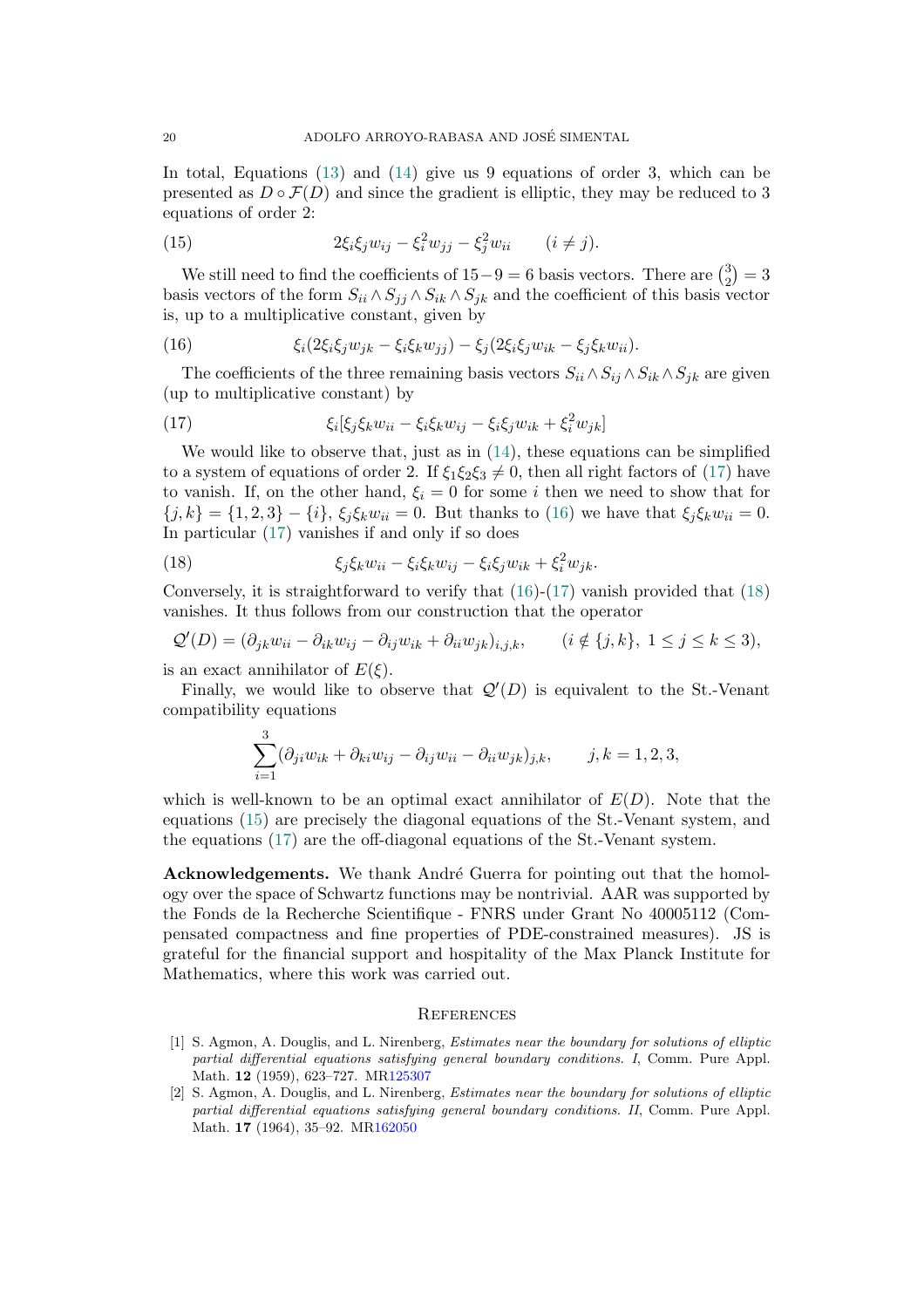- <span id="page-20-18"></span>[3] A. Arroyo-Rabasa, Slicing and fine properties for functions with bounded ⊣-variation, arXiv, 2020.
- <span id="page-20-8"></span>[4] A. Arroyo-Rabasa, Characterization of generalized young measures generated by A-free measures, Arch. Ration. Mech. Anal. 242 (2021), no. 1, 235–325. M[R4302760](http://www.ams.org/mathscinet-getitem?mr=4302760)
- <span id="page-20-5"></span>[5] A. Arroyo-Rabasa, G. De Philippis, and F. Rindler, Lower semicontinuity and relaxation of linear-growth integral functionals under PDE constraints, Adv. Calc. Var. 13 (2020), no. 3, 219–255. M[R4116615](http://www.ams.org/mathscinet-getitem?mr=4116615)
- <span id="page-20-19"></span>[6] A. Arroyo-Rabasa and A. Skorobogatova, A look into some of the fine properties of functions with bounded A-variation,  $\frac{1}{2019}$ .
- <span id="page-20-15"></span>[7] A. Borel, P.-P. Grivel, B. Kaup, A. Haefliger, B. Malgrange, and F. Ehlers, Algebraic Dmodules, Perspectives in Mathematics, vol. 2, Academic Press, Inc., Boston, MA, 1987. M[R882000](http://www.ams.org/mathscinet-getitem?mr=882000)
- <span id="page-20-20"></span>[8] D. Breit, L. Diening, and F. Gmeineder, On the trace operator for functions of bounded  $\mathbb{A}$ -variation, Anal. PDE 13 (2020), no. 2, 559–594. M[R4078236](http://www.ams.org/mathscinet-getitem?mr=4078236)
- <span id="page-20-13"></span>[9] R. A. El Manssour, M. Härkönen, and B. Sturmfels, *Linear pde with constant coefficients*, Glasg. Math. J. (2021), 1–26.
- <span id="page-20-4"></span>[10] I. Fonseca and S. Müller, A-quasiconvexity, lower semicontinuity, and Young measures, SIAM J. Math. Anal. 30 (1999), no. 6, 1355–1390. M[R1718306](http://www.ams.org/mathscinet-getitem?mr=1718306)
- <span id="page-20-21"></span>[11] F. Gmeineder and S. Schiffer, Natural annihilators and operators of constant rank over C, arXiv, 2022.
- <span id="page-20-25"></span>[12] L. Grafakos, Classical Fourier analysis, Third, Graduate Texts in Mathematics, vol. 249, Springer, New York, 2014. M[R3243734](http://www.ams.org/mathscinet-getitem?mr=3243734)
- <span id="page-20-9"></span>[13] A. Guerra and B. Raită, Quasiconvexity, null lagrangians, and hardy space integrability under constant rank constraints, arXiv, 2019.
- <span id="page-20-10"></span>[14] A. Guerra, B. Raitä, and M. R. I. Schrecker, Compensated compactness: continuity in optimal weak topologies, arXiv, 2020.
- <span id="page-20-6"></span>[15] A. Guerra and B. Raita, On the necessity of the constant rank condition for  $L^p$  estimates, C. R. Math. Acad. Sci. Paris 358 (2020), no. 9-10, 1091–1095. M[R4196780](http://www.ams.org/mathscinet-getitem?mr=4196780)
- <span id="page-20-12"></span>[16] D. Gustafson, A generalized Poincaré inequality for a class of constant coefficient differential operators, Proc. Amer. Math. Soc. 139 (2011), no. 8, 2721–2728. M[R2801612](http://www.ams.org/mathscinet-getitem?mr=2801612)
- <span id="page-20-16"></span>[17] R. Hotta, K. Takeuchi, and T. Tanisaki, D-modules, perverse sheaves, and representation theory, Progress in Mathematics, vol. 236, Birkhäuser Boston, Inc., Boston, MA, 2008. Translated from the 1995 Japanese edition by Takeuchi. M[R2357361](http://www.ams.org/mathscinet-getitem?mr=2357361)
- <span id="page-20-17"></span>[18] M. Härkönen, J. Hirsch, and B. Sturmfels, *Making waves*, arXiv, 2021.
- <span id="page-20-14"></span>[19] M. Härkönen, L. Nicklasson, and B. Raită, Syzygies, constant rank, and beyond, arXiv, 2021.
- <span id="page-20-1"></span>[20] T. Kato, On a coerciveness theorem by Schulenberger and Wilcox, Indiana Univ. Math. J. 24 (1974/75), 979–985. M[R370244](http://www.ams.org/mathscinet-getitem?mr=370244)
- <span id="page-20-11"></span>[21] J. Kristensen and B. Raitz, Oscillation and concentration in sequences of pde constrained measures, arXiv preprint arXiv:1912.09190 (2019).
- <span id="page-20-23"></span>[22] L. Manivel, Symmetric functions, Schubert polynomials and degeneracy loci, SMF/AMS Texts and Monographs, vol. 6, American Mathematical Society, Providence, RI; Société Mathématique de France, Paris, 2001. Translated from the 1998 French original by John R. Swallow, Cours Spécialisés [Specialized Courses], 3. M[R1852463](http://www.ams.org/mathscinet-getitem?mr=1852463)
- <span id="page-20-3"></span> $[23]$  F. Murat, Compacité par compensation: condition nécessaire et suffisante de continuité faible sous une hypothèse de rang constant, Ann. Scuola Norm. Sup. Pisa Cl. Sci. (4)  $8$  (1981), no. 1, 69–102. M[R616901](http://www.ams.org/mathscinet-getitem?mr=616901)
- <span id="page-20-24"></span>[24] J. Plücker, On a new geometry of space, Royal Society, 1865.
- <span id="page-20-7"></span>[25] B. Raitja, Potentials for A-quasiconvexity, Calc. Var. Partial Differential Equations 58 (2019), no. 3, Paper No. 105, 16. M[R3958799](http://www.ams.org/mathscinet-getitem?mr=3958799)
- <span id="page-20-2"></span>[26] L. Sarason, Remarks on an inequality of Schulenberger and Wilcox, Ann. Mat. Pura Appl. (4) 92 (1972), 23–28. M[R316868](http://www.ams.org/mathscinet-getitem?mr=316868)
- <span id="page-20-0"></span>[27] J. Schulenberger and C. Wilcox, A coerciveness inequality for a class of nonelliptic operators of constant deficit, Ann. Mat. Pura Appl. (4) 92 (1972), 77–84. M[R316867](http://www.ams.org/mathscinet-getitem?mr=316867)
- <span id="page-20-22"></span>[28] K. T. Smith, Inequalities for formally positive integro-differential forms, Bull. Amer. Math. Soc. 67 (1961), 368–370. M[R142895](http://www.ams.org/mathscinet-getitem?mr=142895)